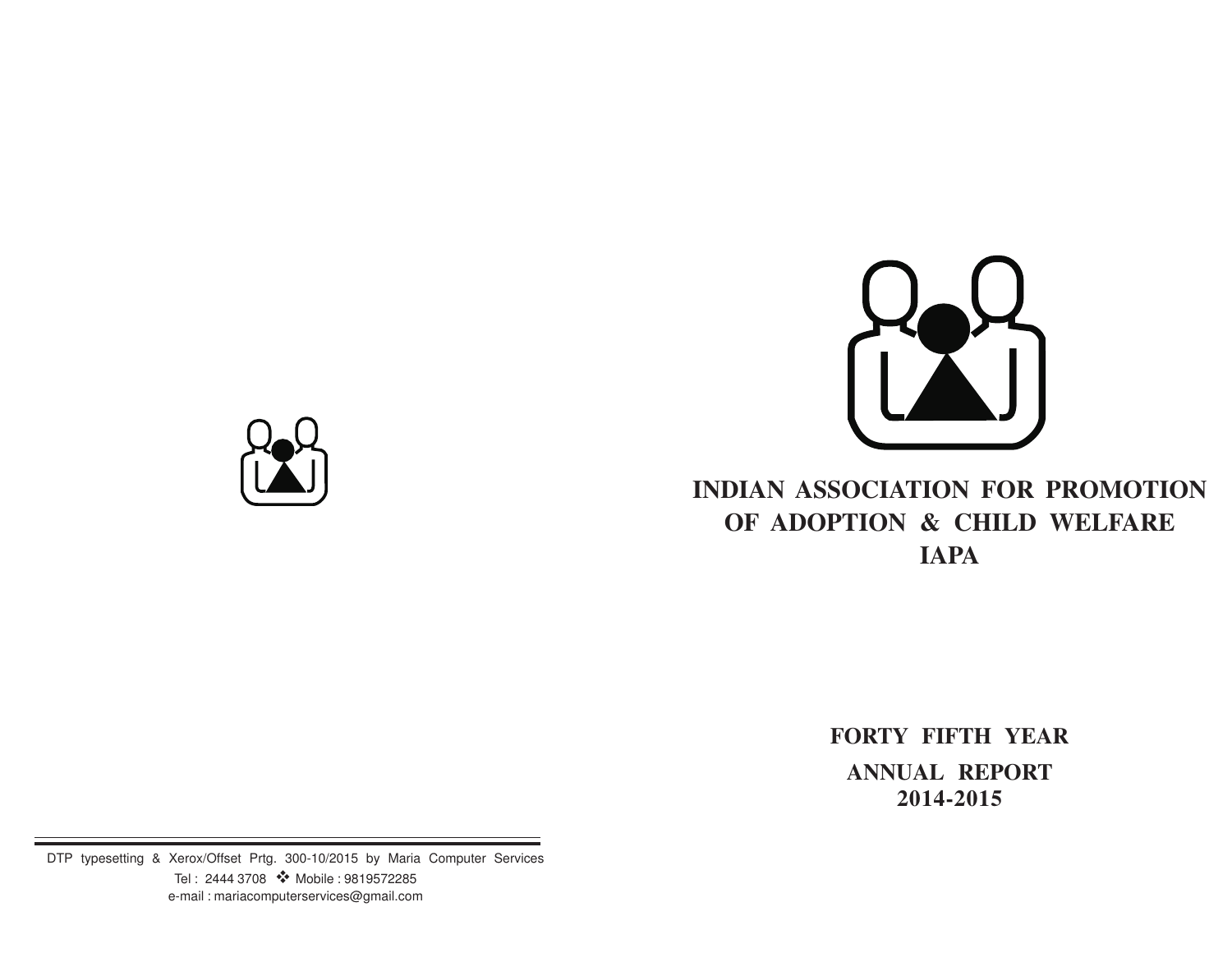

Ø The **VISION** of **IAPA** is for every **CHILD** to grow up with love and nurturance in the permanent security of a family; to have the opportunity for education and all-round development in a supportive environment.



**Indian Association for Promotion of Adoption & Child Welfare** 7, Kanara House, Mogul Lane, Matunga (W), Mumbai 400 016 Tel.: 2430 7076 ●Telefax: 2437 4938 ●Email: iapa@mtnl.net.in



Ø **IAPA MISSION** is to secure a nurturing family environment for the **CHILD,** so deprived, to preserve and strengthen the family of the **CHILD** facing crisis that destabilizes normal functioning, to provide assistance for education and opportunities for self-development of the marginalised **CHILD** through a range of supportive programmes, which enrich personality and enhance physical and emotional health and to work towards families' empowerment.

To engage in awareness creation, capacity building and advocacy for better standards in **CHILD** care services and to work at the levels of policy, practices and procedures to assure the **CHILD** his/her rights to family, education and participation.

**ANNUAL REPORT & AUDITED STATEMENT OF ACCOUNTS FOR THE YEAR ENDING 31ST MARCH 2015**

**Income Tax Exemption Certificate No. DIT (E) / MC / 80G / 1876 / 2007 / 2008-09 VALID from 01/04/2008 till perpetuity FCRA No. 083780369**

**Registered under the Societies Registration Act XXI of 1860 : No. BOM / 37 / 1971 and The Public Trust Act of 1950 Registration No. F-2230**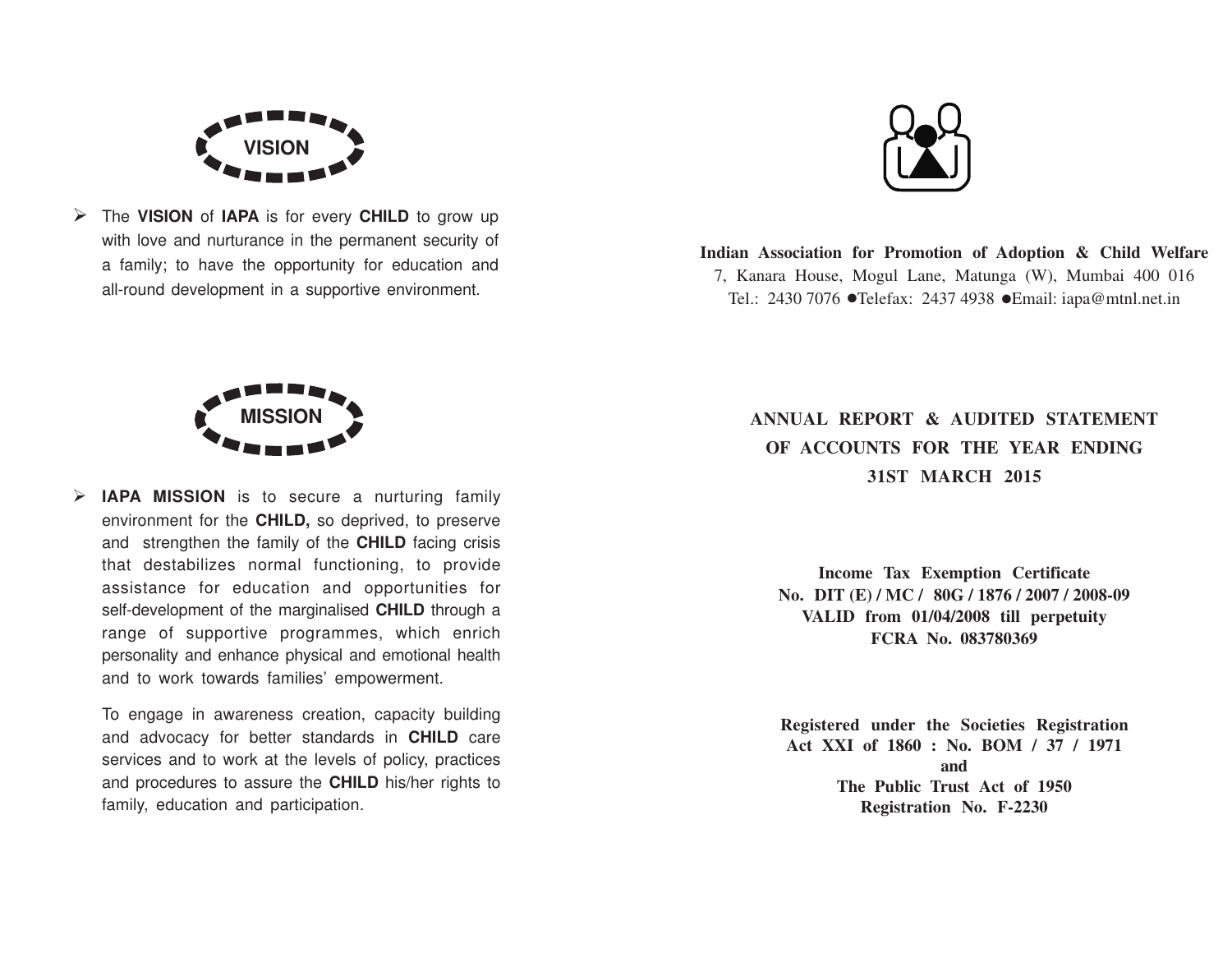## **INDIAN ASSOCIATION FOR PROMOTION OF ADOPTION & CHILD WELFARE (IAPA)**

#### **HEAD OFFICE :**

#### **PROJECT OFFICE :**

| Flat-7, Kanara Br. C.H.S. Ltd., |
|---------------------------------|
| Mogul Lane, Matunga (W),        |
| Mumbai 400 016                  |
| E-mail : iapa@mtnl.net.in &     |
| iapacw1970@gmail.com            |
| Phone: 2430 7076                |
| Telefax: 2437 4938              |

40, West Khetwadi BMC School Khetwadi 5th Lane, Girgaum, Mumbai 400 004 E-mail : iapakhetwadi2@gmail.com Phone : 2388 5981 Telefax : 2389 4106

#### **Website : www.iapacw.org**

#### **CHAPTERS**

**of**

**IAPA**

#### **VIDARBHA CHAPTER : MARATHWADA CHAPTER :**

#### **VARADAAN**

Bajaj Nagar Nagpur - 440 010

C/o. 349/2, Maharashtra Gandhi Smarak Nidhi

## **SAKAR**

Flat No. R-2 Chandrapushpa Sankul Kalda Corner, New Shreyanagar Aurangabad - 431005 Phone : 0240-2347099 Email : sakaradoption@rediffmail.com

# **INDIAN ASSOCIATION FOR PROMOTION OF ADOPTION & CHILD WELFARE (IAPA)**

#### **ANNUAL REPORT – 2014-2015**

#### **PRESIDENT'S MESSAGE** :

We are pleased to present the Annual Report of the **IAPA** for the year 2014-15. At the end of the reporting year **IAPA** entered 45th year of its existence.

In all these years **IAPA** has constantly endeavoured to protect interests of children who belong to socially as well as economically under-privileged sections of society. The primary aim of the programmes and services of **IAPA** has been to ensure that the child receives personalized care and nurture in a family and has encouraging environment for education and healthy development. The approach in achieving the goals has been multi-pronged. It has also been evolving in response to cumulative experiences resulting in additions, expansions and recasting programmes for effective outcomes.

Adoption programme has witnessed many changes since the time that **IAPA** played a pioneer role in promoting the concept and its practice. Along with the amendments in the legislations for care and protection of children, the government policies and procedures are undergoing changes. This has increased the work load to comply with the additional requirements, even with the drop in the number of children coming under custody for care and rehabilitation through adoption.

The outcomes in terms of numbers of students sponsored and their achievements has been very rewarding. Not only have we been able to sustain students through the High School but seen many through university exams with flying colours. Under the Corporate Social Responsibility (CSR) mandate, Capri Global Finanace Ltd has provided students who have fared well in

Phone : 0712-5640687 Email : varadaan\_ngp@yahoo.com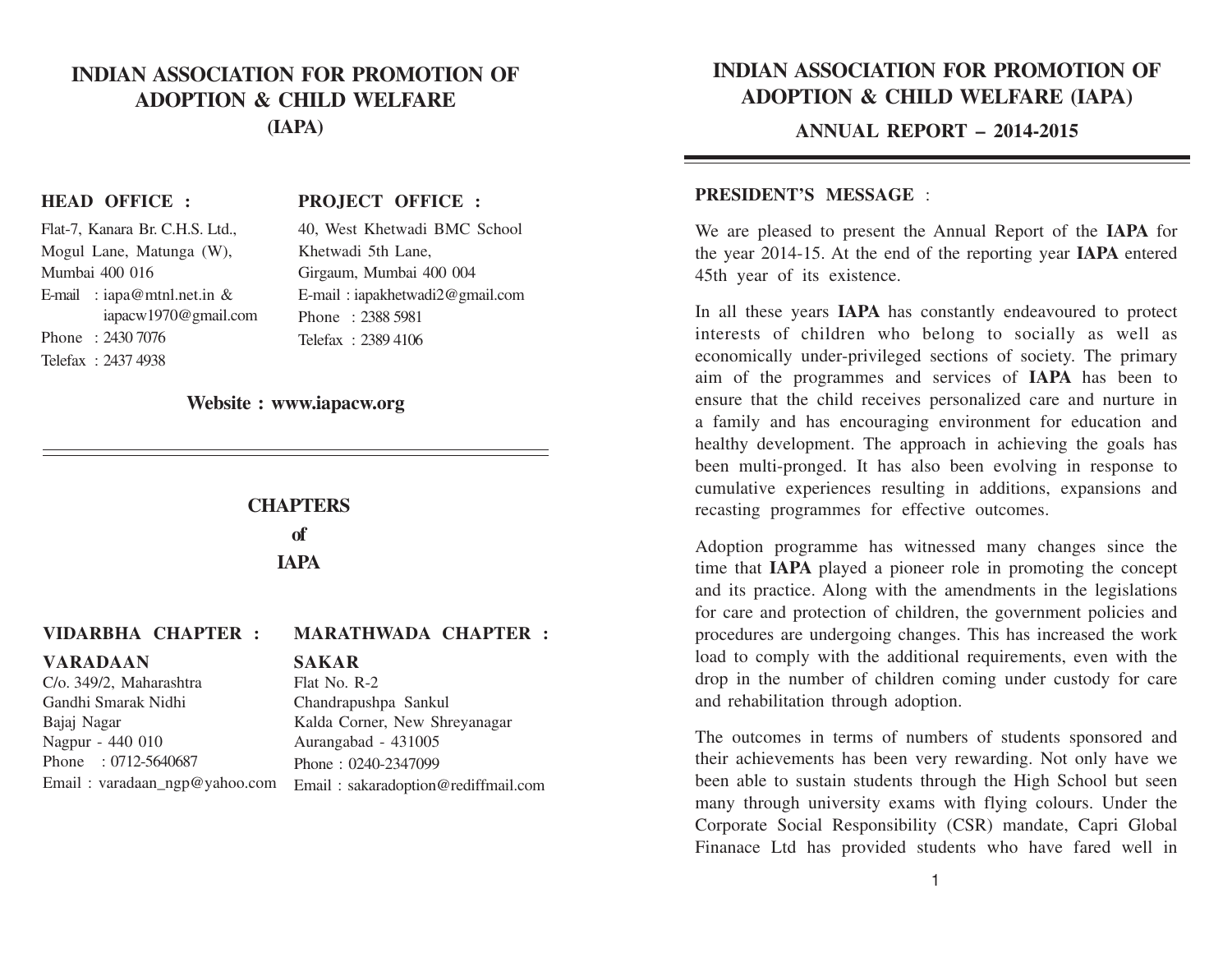Board/University exams with all educational cost, including a stipend for university education.

Value Education Pogrammes, in collaboration with the N.M. Budharani Trust has grown in terms of the number of student beneficieries and the schools covered in the slum pockets of the suburbs of West Mumbai.

In the Rural Project at Terewayangani again the Std. X results were 100%. This has also brought state recognition for the school and has increased the number of students. Moreover, supports of our esteemed donors and supporters has encouraged some to go further for college and vocational education. The TdH Denmark has continued to be our strong partner. Chance of Life has now reached out to girls and women to engage in self-development through intervention of a locally based professional worker.

Other support services of Micro Finance, Vocational Training for women, Child Guidance and Asmita Project continue to enrich lives of children and families we work with.

We place on record our deep appreciation of the interest and support of our many donors, partners and well wishers. Last but not the least, we recognize the services of our team of dedicated staff for their commitment to the goals of this organization.

Ms. Kaumudi Telang, President, **IAPA**

# **INTERVENTION PROGRAMMES**

# **FOSTER CARE & ADOPTION FOR THE CHILD WITHOUT PARENTAL CARE**

# $\geqslant$

# **FAMILY PRESERVATION / FOSTER CARE ASSISTANCE FOR THE CHILD IN FAMILY CRISIS**

# $\sqrt{2}$

**SPONSORSHIP FOR EDUCATION & DEVELOPMENT FOR THE UNDERPRIVILEGED CHILD**

# $\geqslant$

**SUPPORTIVE SERVICES ENRICHMENT PROGRAMMES FOR THE CHILD & FAMILY**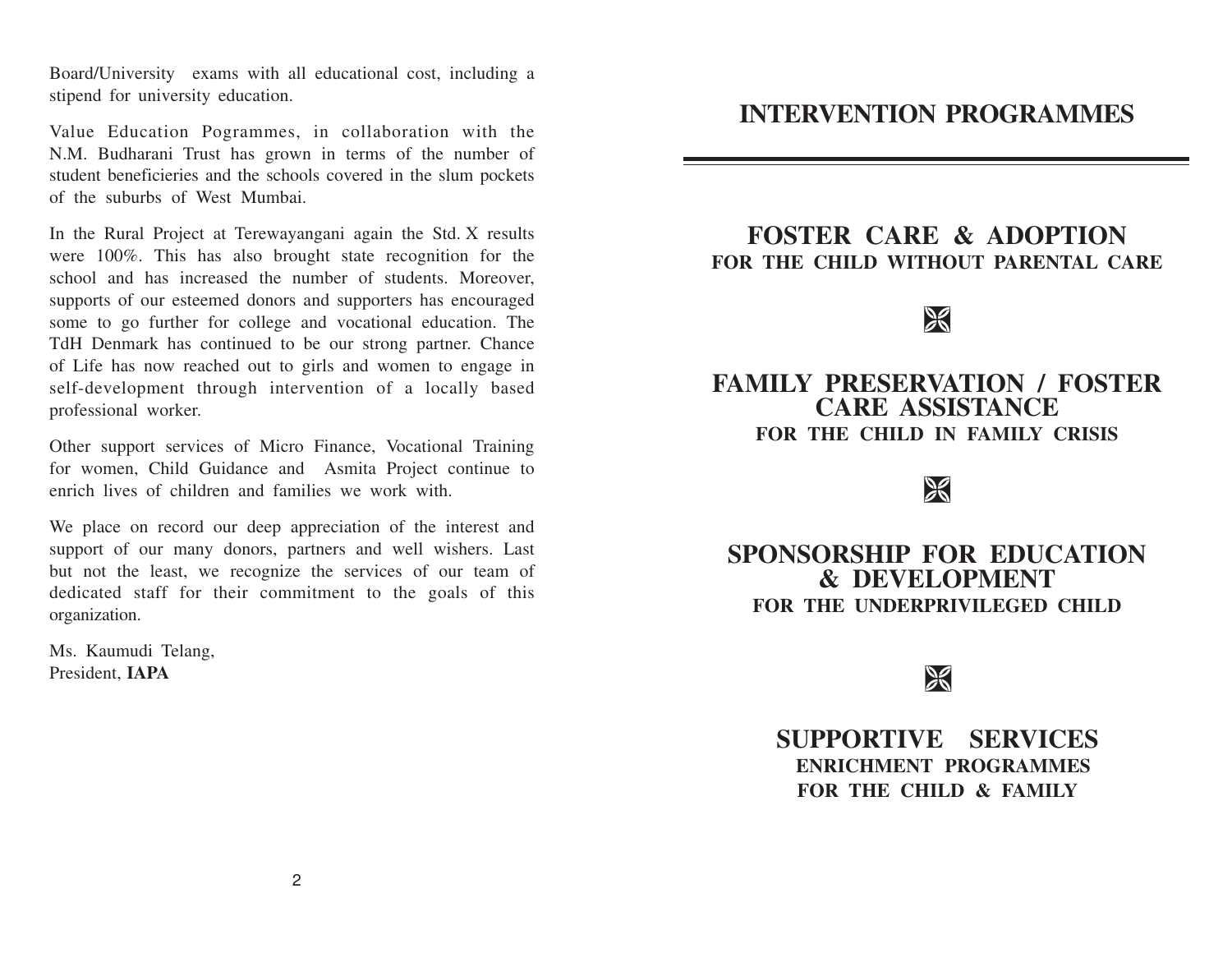#### **FOSTER CARE & ADOPTION**

The Foster Care and Adoption programme relates to family care for orphaned, given up and abandoned children. It encompass several different services to the child, the birth parent/s, Foster parents, Adoptive parents and adoptees. The programme also includes advocacy, promotion and publicity and adoption placement services.

#### **ALTERNATIVE OF THE FOSTER FAMILY CARE SERVICES** :

Recognizing the value of personal care and nurture in a family environment for healthy development of a child, from the start, **IAPA** decided to depart from the common practice of setting up a residential institution for child care. Instead, foster family care services were started for children who were received in custody for care; and rehabilitation through adoption. It took a while for the authorities, conditioned to institutionalization, to validate our alternative child care in 1997. Official recognition as a preferred alternative, however, was given only in the year 2011, in the updated, notified 'Guidelines on Adoption 2011' by the government.

The foster families are recruited as per the mandated Guidelines and closely monitored. The families provide yoeman service. Many have fostered several children over the years. In some instances daughter / daughters in law have taken the mantle from their mother / mothers-in-law, capitalizing on their respective experiences in nurturing children.

All children who are placed under **IAPA** custody for care and permanent rehabilitation are looked after by foster families, working with **IAPA**. This includes children who could be restored to their birth family as our first choice; or fostered on a long term basis when their placement in adoption is not possible due to medical or other issues.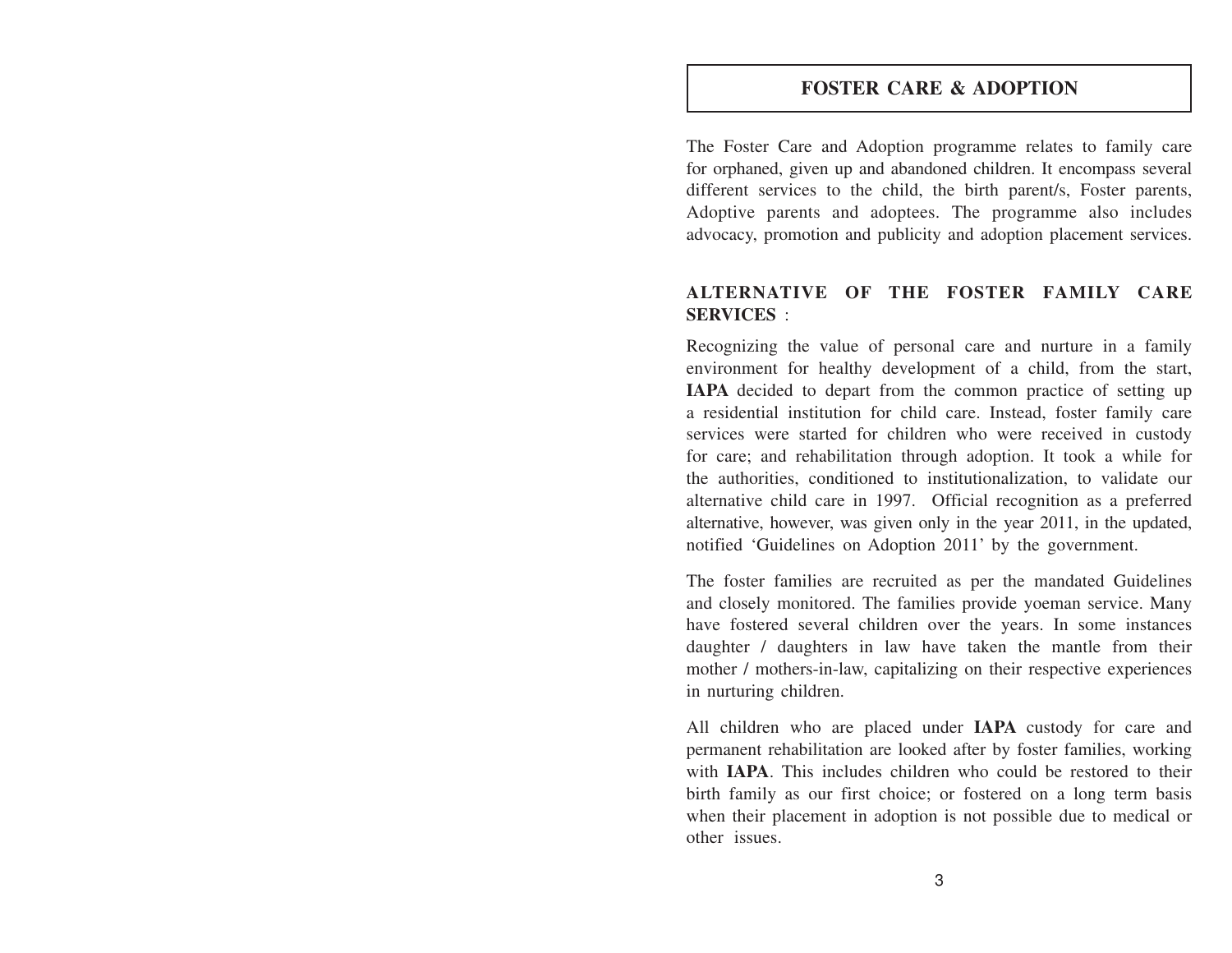**Capacity building programmes for foster families.** The programmes are organized on a regular basis. 3 such programmes took place during the year on the following topics :

- 1. Interpersonal relationship and confidence building
- 2. Parenting and Responsibility
- 3. Existential crisis with mothers and their adolescent children; and good and bad touch

| Sr.No.         | Children in foster families                        |          | Male Female Total |    |
|----------------|----------------------------------------------------|----------|-------------------|----|
| 1              | Children awaiting adoption<br>from previous year/s | 02       | 05                | 07 |
| $\overline{2}$ | Children received during the year                  | 06       | $\Omega$          | 10 |
| 3              | Children with special needs in<br>long term care   | $\Omega$ | 02                | 03 |
| $\overline{4}$ | Children restored to Birth Family                  | $\Omega$ | 01                | 01 |
|                | <b>Grand Total</b>                                 | 09       | 11                | 21 |

#### **Appreciation** :

We would like to put on record the unstinted support we have received from the doctors, and donors towards medical assistance, special nutrition and other resources in giving prompt and quality care to our children. They are :

| $\triangleright$ Dr Anaita Udwadia Hegde                              | (Pediatric Neurologist) |
|-----------------------------------------------------------------------|-------------------------|
| $\triangleright$ Dr. Suresh Shah                                      | (pediatrician)          |
| $\triangleright$ Dr. Sanjay Sharma                                    | (pediatrician           |
| $\triangleright$ Dr. Sonali Tank                                      | (pediatrician)          |
| $\triangleright$ Dr. Vinand Deshmukh                                  | (Child Specialist)      |
| $\triangleright$ 'Learn to Love' Foundation U.S.A.                    |                         |
| > Radhika, Devika, Vaishali Chatwani Trust and                        |                         |
| $\triangleright$ Nestle Ltd. $\triangleright$ Ms. Payal Mathur Bhagat |                         |

Ø J.M.Financial ØPitru Tarpan Yatna - A Charitable Trust

#### **ADOPTION SERVICES**

The year 2014-15 too saw a series of services in connection with adoption. Among them is offering information and guidance about adoption service to national and international enquiries through the phone, emails, walk in from the persons wanting to adopt and friends/relatives. Only a few of these enquiries result in placement of a child due to drastic reduction in the number of children received in care.

Birth parent/s wishing to relinquish the child due to compelling social reasons are extended guidance and support prior to and post delivery processes. Generally, this includes mandated police registration, work with the Hospital procedures and detailed paper work entailed. It further includes helping the relinquishing parent go with the child before the designated Child Welfare Committee (CWC) for their approval and Orders. Such relinquishment procedures are occasionally intercepted when a birth parent who is given guidance and support by **IAPA** is led away at the last moment, for private placement instead, under the pretext that the mother or a close relative has decided to raise the child themselves.

There has been a continuous change in the social scene for adoption influenced by changes in the social norms and attitudes to adoptive parenthood as well as changes at the national level in legal provisions, policies and processes aided by new technologies and global influences. While the number of couples / persons seeking adoptive parenthood across socio-economic spectrum has been going up there is a precipitous drop in the number of children coming in the adoption mainstream. Several factors may account for the drop. It may include wider use of birth control measures or other unknown reasons. However, it has also come to be known that private handing over of the child is taking place to circumvent the legal formalities.

To address the issue of unprotected placements, **IAPA** has taken up a campaign of promoting safe surrender of children, to protect the children and their long term secure rehabilitation.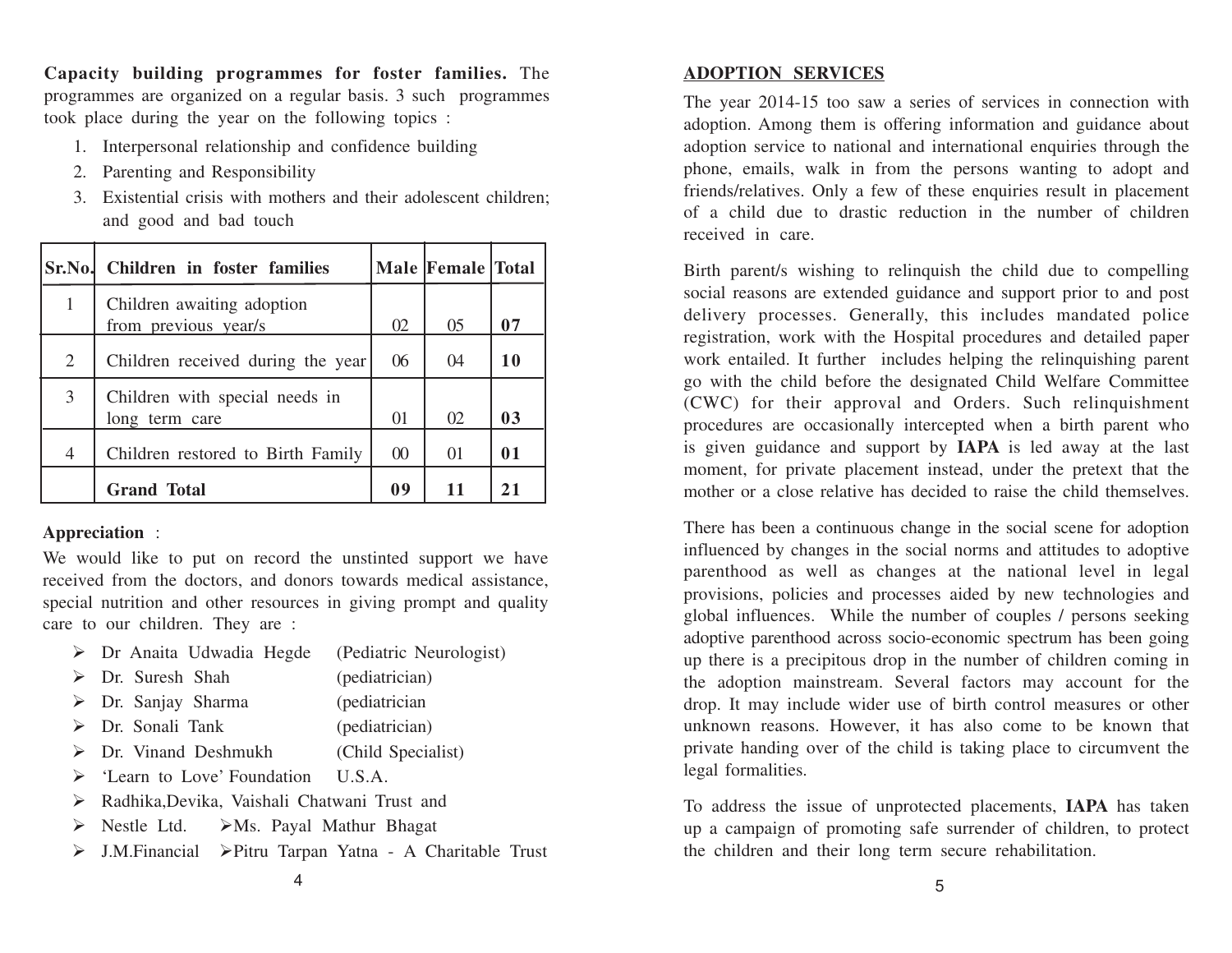Orientation meetings for the applicants, home study process, child placement, legalization, follow up for two years following the legalization and long past post-adoption, extension of support to adoptees /adoptive families make up for a continually busy programme needing skilled and sensitive approach.

#### **Pre-Adoption Services** :

| Sr. No | <b>Pre-Adoption Guidance</b>                                 | <b>Reach</b> |
|--------|--------------------------------------------------------------|--------------|
| 1      | Enquiries attended in person at the <b>IAPA</b> office       | 106          |
| 2      | Enquiries attended by mail                                   | 20           |
| 3      | Enquiries attended on telephone                              | 250          |
| 4      | Families registered for adoption                             | 19           |
|        | $-16$<br>a) In-country                                       |              |
|        | b) Inter-country - $03$                                      |              |
| 5      | Orientation meetings with prospective adopters               |              |
|        | in groups                                                    | 04           |
| 6      | Conducting Home-study for PAPs referred by<br>other agencies | $\Omega$     |

#### **Adoption Placements** :

| Children placed in Adoption                                         |   | $In-$ | Inter-<br>Country Country |  |
|---------------------------------------------------------------------|---|-------|---------------------------|--|
|                                                                     | M | F     | M                         |  |
| Placement of children in IAPA care &<br>completion of legalization. |   |       |                           |  |
| <b>TOTAL</b>                                                        |   | 13    |                           |  |

## **An Occasion to Celebrate**

Adoption of 15 yrs old Gaurav was a very happy occasion. Gaurav was in foster care with the Kamble family since the age of 11 months, and now he is legally adopted by them. Earlier, a number of attempts to find a suitable adoptive family for Gaurav had failed due to the challenging needs confronting him. During his growing years he was diagnosed with multiple disabilities resulting in delayed development. Gaurav needed regular visit to a neurologist, adjustments to prescribed medication, intense physiotherapy, special education and tremendous TLC. In all this, the foster carers played a crucial role of supporting Gaurav and encouraging him. This surely paved the way for Gaurav's progress – Gaurav has attained remarkable change in his functionality inching towards near normalcy. Gaurav needs to continue with his therapy and medication. For this, **IAPA** continues to provide financial support to his forever family.

#### **Post-adoptive services** :

Post adoption support is an integral part of adoption service. **IAPA** is approached by adoptive parents and grown up adoptees for help. The issues may concern identity-related papers such as for a Passport for the adoptee or it may relate to psychosocial matter. Social worker and therapist strive to extend the best help, as per the need.

In the case of psycho-social issues, sessions are held individually with parent/s, child, or jointly with parent/s and child depending upon the concern and the intervention necessary. The concerns so far have focused around behavior management resulting out of disciplining, parents' / child's acceptance of adoption, concern outside the family affecting the child/parent at home, issues between parents affecting the family. Year 2014-15 saw a total of 4 cases being handled. Two of these require long term on-going intervention. The other two needed advice and referral.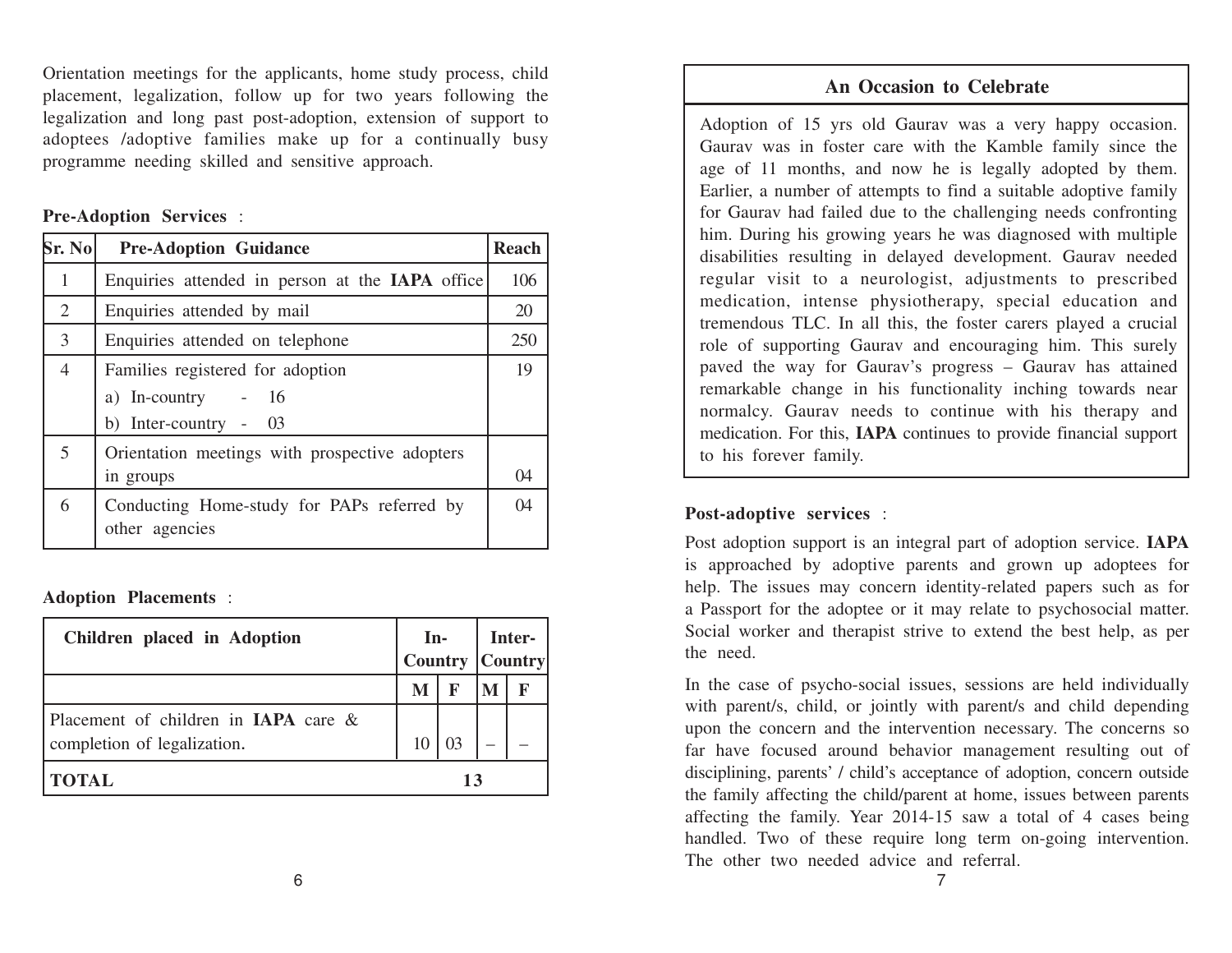In addition to the individual counselling sessions, interactive group sessions were conducted – one for adoptive parents and the other for personnel from agencies placing children in adoption.

| <b>S. No.</b> | Post-adoptive services                                                                   | Reach |
|---------------|------------------------------------------------------------------------------------------|-------|
|               | Services to adoptive parents for obtaining<br>birth certificates, documents and passport | 07    |
| 2             | Legalization under the Juvenile Justice<br>(Care & Protection) Act, 2006 **              | 02    |
| 3             | Post-adoption counselling                                                                | 04    |
| 4             | Get-together of adoptive families                                                        | 150   |

\*\**As legal adoption is allowed under the Juvenile Justice (Care and Protection of Children) Act 2006. Families who had earlier taken legal custody of the child under the Guardianship and Wards Act, 1890 are being assisted to adopt the child under the JJ Act thereby conferring on the child full legal rights that devolves on a biological child.*

**Counselling** : **An Interactive Session with Adoption Agencies** On 19th November 2014, **IAPA** organized an interactive session on counselling with personnel from adoption agencies in Mumbai. The same was conducted by Dr. Laura Vaz, psychotherapist with input from Dr. Nilima Mehta, adoption consultant. The importance of working on the client's attitude, and not behaviour in isolation was emphasized. Once attitude changes, behaviour which is a result of one's attitude would change.

**An Interactive Session with Adoptive Families** On 4th October 2014, an Interactive session was held with adoptive parents, resourced by the counsellor, Dr. Laura Vaz, to facilitate sharing experiences and addressing issues. The focus was on issues that were brought up during the session by the participants. They were - child disobeying parents & not engaging in anything productive - child being 'a slow learner', having low self-esteem and lacking confidence to pursue a vocation. - sharing the fact of adoption Though none of these issues had quick fix solutions, Dr. Laura Vaz, the resource person drove home the point that adoption per se is not a problem; the parent-child relationship that develops lays the foundation for challenges which go beyond coping ability. The need for counselling at the correct moment without delay was reiterated.

## **Specialized Adoption Agency (SAA) Linkages** :

For facilitating placement of children in institutions lacking inter-country adoption license a system of linkages is devised by the authorities. Under such linkage the Love Trust in Buldhana took the help of **IAPA** for carrying out the process for legalizing Inter-country adoption cases of children with special needs. The age ranged from 2 to 11 years. The children had varied medical issues such as congenital heart anomaly, vision impairment, club foot and delayed milestones. Legalisation of 3 children was completed this year.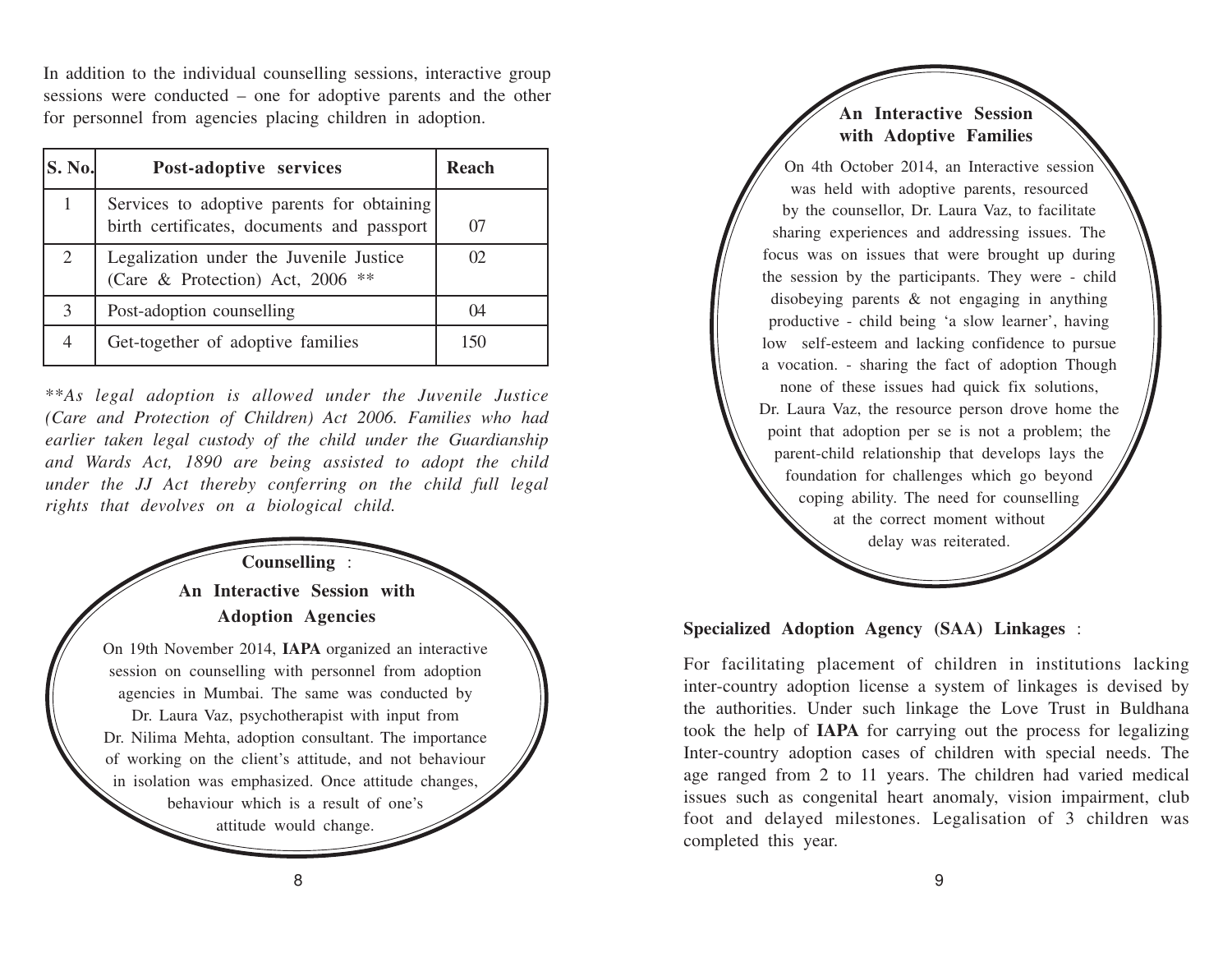| <b>SAA - RIPA Linkage</b>     | <b>Male</b> | <b>Female</b> | <b>Total</b> |
|-------------------------------|-------------|---------------|--------------|
| <b>Children</b> Assisted      | 02          | 05            | 07           |
| <b>Legalization Completed</b> | 01          | 02            | 03           |
| Awaiting completion of Court  |             |               |              |
| Procedures                    | $\Omega$    | $\Omega$      | 04           |

#### **Promotional Programmes –**

- 27th & 28th June 2014– display of publicity material at Taj Lands End, Bandra
- IAPA put up a stall at IIFL, Parel office on 14th November 2014 displaying information about its services and programmes
- Display of publicity material at SNDT Women's University, Dept. of Social Work's Annual Exhibition "Swanubhav – 2015" from 12th to 14th March 2015.

#### **Annual Family Meet of Adoptive Parents –** January 17th, 2015

The Annual Family Meet took place on 17th January 2015. Children and their parents were seen participating with fervor, and enjoying the activities - fancy dress, dance and song performances. A special heart-warming moment of the evening was the spontaneous expression by Mrs. Seema Gomes, senior foster carer. She briefly spoke about her experience of fostering children with varying unique needs and temperament.

**Awareness – Sensitization :** Continuing with our advocacy and sensitization programmes on Child Protection and Prevention of Abandonment of children in a public place, **IAPA** approached few hospitals and organizations to make the staff/personnel/community workers aware of the challenges and risks faced by the child who is abandoned.

Two such programmes were conducted in December 2014 and March 2015 at the Apne Aap Women's Collective and K. J. Somaiyya Ayurvedic hospital respectively.

# **SUPPORTIVE SERVICES TO DISADVANTAGED CHILDREN AND THEIR FAMILIES**

To preserve and strengthen families and protect children at risk**, IAPA** started services that are commonly referred to as Foster Family Care and Education Sponsorship**.** The ultimate goal of the services is to see that the child is cared for in a family, preferably own family; and has congenial conditions for his or her education and healthy development.

## **FAMILY PRESERVATION / FOSTER CARE ASSISTANCE**

**Family Preservation / Foster Care:** The services address the needs of the child where the family is temporarily or long term incapable to meet the child's basic material needs and nurture. Family assistance, a substitute family care arrangement with a relative family and other supportive services are offered. The focus is to protect the child from the trauma of separation from the family and the familiar surroundings and avoid institutional placement, while strengthening his or her care in the family.

A child needs nurturance in a secure and a stable family environment for healthy social, emotional and physical growth and development. When a family is struggling with debilitating circumstances such as death of or desertion by a parent, long term illnesses, loss of employment, the child suffers neglect. The adult/s concerned seek recource to the child's placement in an institution. In a large number of these cases, it is the single parents or a relative/s who have been looking after the child who is orphaned or whose parent has deserted and the relative is barely able to continue providing for the child. In a few cases assistance is given, (see the Table below) when both the parents are ailing from AIDs or are disabled. To avoid separation of the child from his or her family and the community, this programme offers family assistance and or arranges the child's care with a relative family. In rare cases, the child is placed in a non-related family in the familiar surroundings.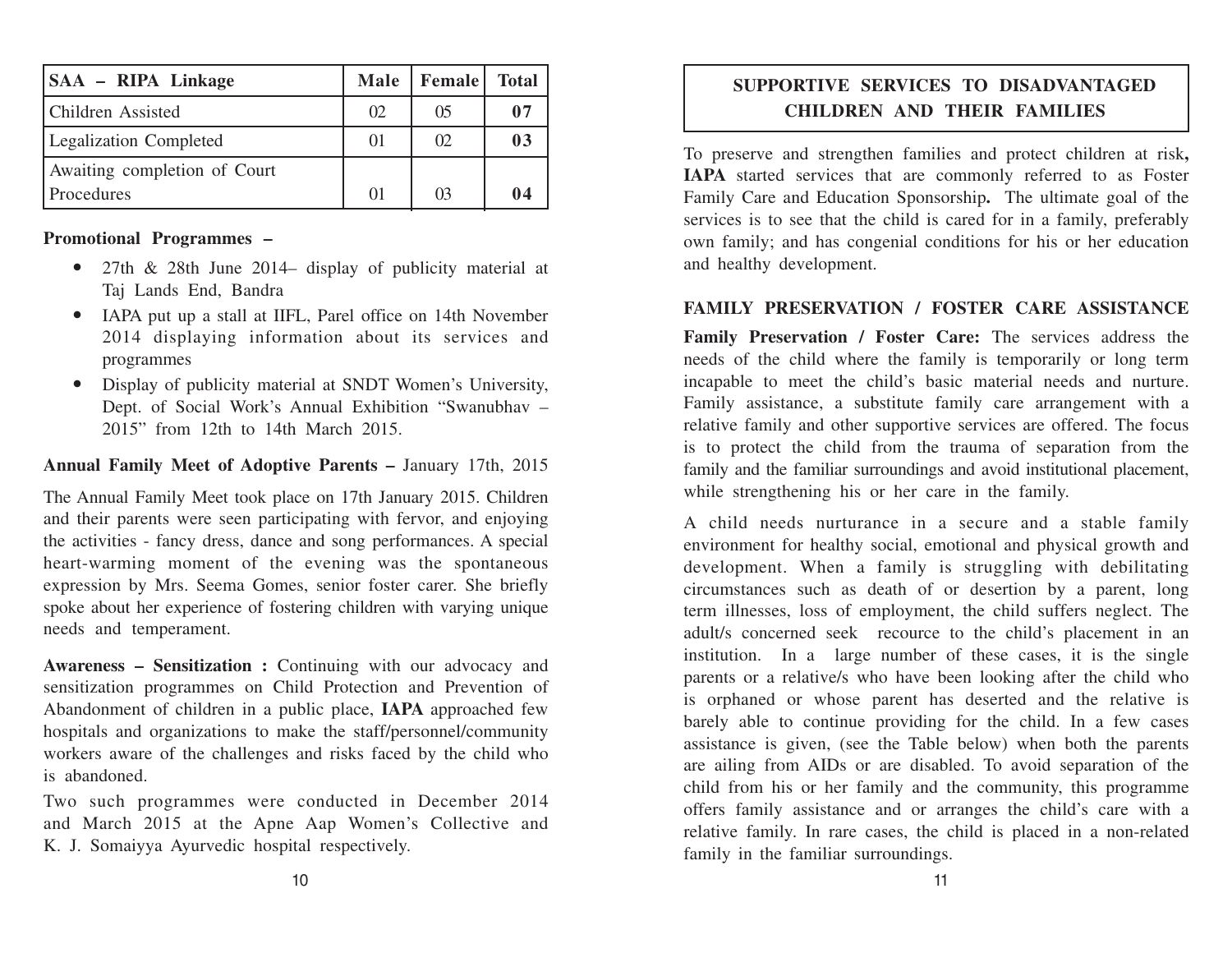Financial assistance is accompanied with multiple supports. Counseling is an integral part of the services. Providing of information, referral to proper community resources, sponsorship for education, medical support and wherever needed, income enhancement tools like skill training, micro-finance and the like are offered.

Funding for implementing the programme is received under the Scheme **Bal Sangopan Yojana (BSY)** of the Maharashtra State Government, for **85** children. For additional **50** children, funding is received from a private source, the **H.T. Parekh Foundation.** Altogether, the number of children and families supported under the programme is **135**. The details are given below under each support source.

**Children Supported Under The Family Preservation / Foster Care** :

**Under Bal Sangopan Yojana (BSY)** :

**IAPA** has been one of the agencies implementing the Maharashtra Government Foster Care Scheme, '**Bal Sangopan Yojana'** since its inception in 1995 \*. The scheme functions according to the designated process. The local Child Welfare Committee (statutory body under the JJ Act) refers cases that are before them for institutionalization of the child,. Since **IAPA** Social worker is present during the CWC sittings, she speaks with the applicants. Depending on the family's situation, either the case is registered for long term assistance under the BSY scheme; or spot counseling is given where it is sufficient to guide the applicants to resolve the issues. Rehabilitation of the family has been of paramount importance under this scheme. Government has sanctioned funding for 85 cases. Other child and family benefits from the **IAPA** operated support services are extended to the child and the family.

\* A Grant of Rs. 2,28,300/- was received during the reporting year for for 85 children.

|                                                      | <b>Children Supported under the BSY</b> |                  |                |             |                |                  |                |       |  |  |  |
|------------------------------------------------------|-----------------------------------------|------------------|----------------|-------------|----------------|------------------|----------------|-------|--|--|--|
|                                                      | <b>School-Going Children</b>            |                  |                |             |                |                  |                |       |  |  |  |
| <b>GIRLS</b>                                         |                                         |                  |                | <b>BOYS</b> |                |                  |                |       |  |  |  |
| Orp<br>han                                           | Dest<br>itute                           | Single<br>parent | Both<br>parent | Orp<br>han  | Dest<br>itute  | Single<br>Parent | Both<br>parent | Total |  |  |  |
| $\mathbf Q$                                          | $\overline{4}$                          | 11               | 3              | 11          | $\overline{4}$ | 15               | 2              | 59    |  |  |  |
| Total : $32 =$<br><b>Total</b><br>-59<br>$\cdot$ 2.7 |                                         |                  |                |             |                |                  |                |       |  |  |  |

| College Going Children / Vocational Training |                                           |                  |                |              |               |                  |                |       |  |  |  |
|----------------------------------------------|-------------------------------------------|------------------|----------------|--------------|---------------|------------------|----------------|-------|--|--|--|
| <b>GIRLS</b>                                 |                                           |                  |                | <b>BOYS</b>  |               |                  |                |       |  |  |  |
| Orp<br>han                                   | Dest<br>itute                             | Single<br>parent | Both<br>parent | Orp<br>han   | Dest<br>itute | Single<br>Parent | Both<br>parent | Total |  |  |  |
| 5                                            | $\theta$                                  | 6                |                | $\mathbf{8}$ |               | 5                | $\Omega$       | 26    |  |  |  |
|                                              | Total : $14 =$<br><b>Total : 12</b><br>26 |                  |                |              |               |                  |                |       |  |  |  |
|                                              | <b>GRAND TOTAL :</b><br>85                |                  |                |              |               |                  |                |       |  |  |  |

#### **Under H.T. Parekh Foundation** :

**IAPA** has been able to extend the services to more children due to the support of **H.T. Parekh Foundation** which is a CSR programme of HDFC Ltd. During the period under review 50 foster care cases were helped through their support. These cases were considered from the communities of Reay Road and Wadala where the need of Foster Care Services was strongly indicated. Most of the children staying in these communities are orphaned or abandoned as they loose their parents to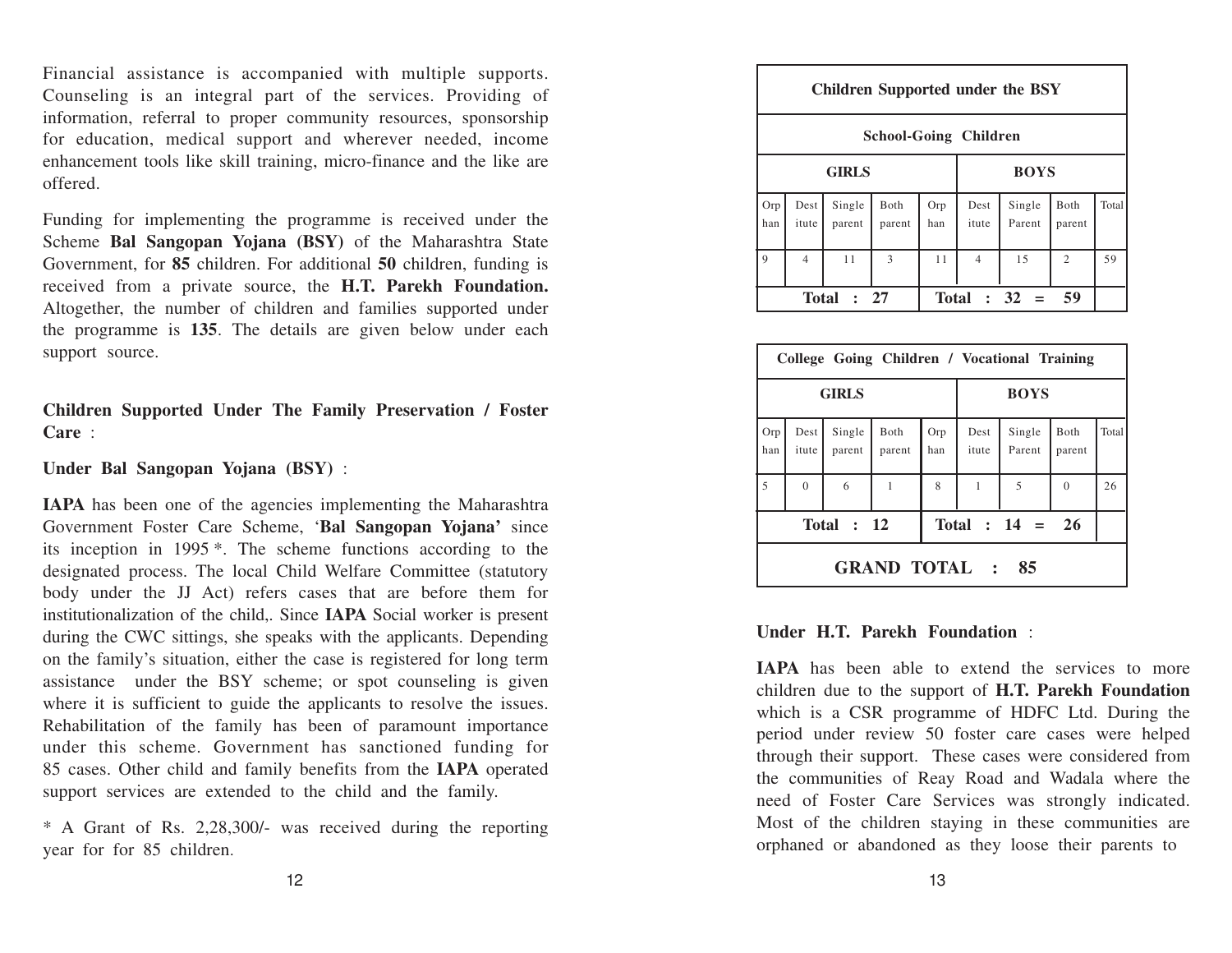debilitating diseases like T.B., HIV, AIDS. Thus the responsibility of taking care of these children falls on their grandparents or extended relatives who are themselves struggling to survive.

|                             | Children Supported under the<br><b>H.T. Parekh Foundation</b> |                  |                |            |                |                  |                        |       |  |  |  |
|-----------------------------|---------------------------------------------------------------|------------------|----------------|------------|----------------|------------------|------------------------|-------|--|--|--|
|                             | <b>School-Going Children</b>                                  |                  |                |            |                |                  |                        |       |  |  |  |
| <b>GIRLS</b><br><b>BOYS</b> |                                                               |                  |                |            |                |                  |                        |       |  |  |  |
| Orp<br>han                  | Dest<br>itute                                                 | Single<br>parent | Both<br>parent | Orp<br>han | Dest<br>itute  | Single<br>Parent | <b>B</b> oth<br>parent | Total |  |  |  |
| 8                           | $\mathcal{R}$                                                 | 14               | $\Omega$       | 1          | $\overline{4}$ | 3                | 1                      |       |  |  |  |
| Total $: 25$                |                                                               |                  |                |            | Total : 18     |                  |                        | 43    |  |  |  |

| College Going Children / Vocational Training |                            |                  |                |             |               |                  |                |       |  |  |
|----------------------------------------------|----------------------------|------------------|----------------|-------------|---------------|------------------|----------------|-------|--|--|
| <b>GIRLS</b>                                 |                            |                  |                | <b>BOYS</b> |               |                  |                |       |  |  |
| Orp<br>han                                   | Dest  <br>itute            | Single<br>parent | Both<br>parent | Orp<br>han  | Dest<br>itute | Single<br>Parent | Both<br>parent | Total |  |  |
| $\overline{2}$                               | $\overline{0}$             | 1                | 1              | 1           | $\theta$      | $\overline{2}$   | $\mathbf{0}$   |       |  |  |
|                                              | Total : 4                  |                  |                |             | Total : 3     |                  |                |       |  |  |
|                                              | <b>GRAND TOTAL :</b><br>50 |                  |                |             |               |                  |                |       |  |  |

**Regional Workshop on Non-Institutional Services** :

Our President Mrs. Kaumudi Telang who was a member of the Planning Committee was also a resource person at the Workshop organized by the Department of Women & Child Development (DWCD) in collaboration with the Family Service Centre, Mumbaion. The workshop was organized in six Districts of Maharashtra in August 2014.

# **CHILDREN SUPPORTED UNDER SPONSORSHIP FOR EDUCATION & DEVELOPMENT**

Children from poor socio-economic backgrounds lack support and encouragement from their families for pursuing education beyond primary level. Sponsorship programmes aim at preventing incidence of school drop-out and providing facilitative conditions for the child to continue to gain education and training for a better future.

Apart from financial support, a range of comprehensive services rendered to the child, as per individual needs and circumstances has been enabling students to achieve higher education and professional qualifications. The services include extra coaching, parental guidance, vocational guidance, life-skills development, value education and cultural enrichment to enhance over all physical and emotional health of the child. Attention to the family members contribute to the issues such as skills development of the adult members for increasing earning abilities and addresses problems like addictions that debilitate healthy functioning of the family.

It is the collective efforts of the child, the family, the agency and the sponsors that has helped in success of a number of children pursuing against odds to achieve their aspirations.

Sponsorship is being provided to students studying in the Municipal schools of B, C, D and E wards of Mumbai. At present seventeen schools are covered under the programme.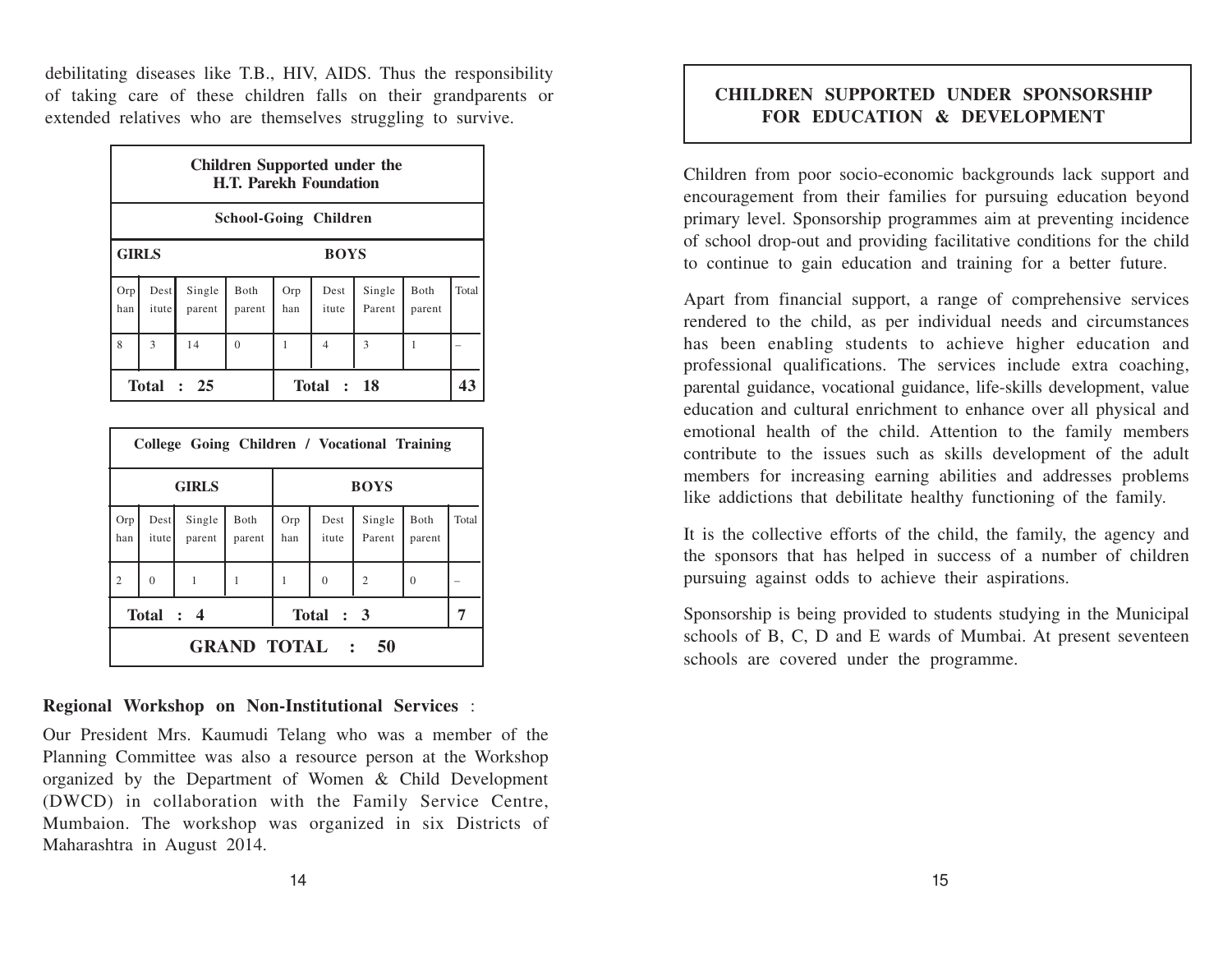## **Terre des Hommes (TdH) Denmark** :

One of our earliest sponsors they continue to support our children in many ways. The project which started in 1997 with sponsorship help for 40 children is now supporting 133 students. TdH Denmark and Ramboll Foundation once again reached out with funds for the sponsored students and their families, for food and hygiene items.

The deep involvement of the sponsors was reflected in their personal visits. During the year, **Ms. Jessie Rosenmeir** and her daughter **Dina Rosenmeir** visited **IAPA** on October 9, 2014.

#### **Achievers** :

Amit Sangle successfully completed his Bachelor in Engineering (B.E.). He is an inspiration for other students when he donated his first salary to our agency, as a mark of his gratitude for having guided and supported him all along.

Sagar Sawant who completed his graduation in the Commerce stream is now pursuing Chartered Accountancy course. Sagar comes from a family where even school education has been beyond their reach.

Darshana Nadal is another exemplary student who managed to score 77% in the HSC exams. She is now pursuing her studies in Commerce while at the same time is also doing Company Secretary Course.

The project started in 1995 by the Chatwani family based in U.K is continuing to support 100 students. Several students are opting for graduation subjects like Psychology, languages, Banking and Insurance. Students are encouraged to take up vocational training of their interest. They include Beautician's, Fashion Designing, Teacher's Training and the like.

#### **Notable Achievers** :

Priyanka Gaikwad:not only passed the Board exam with first class marks but also passed the first level of Integrated Professional Competency Course (IPCC) and is doing Charter Accountancy Articleship.

Siddhiket Jaitapkar : has finished ITI diploma in Mechanical draughtsman while Shrikant Thirandas has completed ITI in Medical Electronics. Both of them have now secured a job. Siddhiket plans to pursue his degree course along with his job.

#### **Chance of Life (COL) Germany**

COL focuses on empowering girls and women. The sponsorship programme which began in 2005 aimed at the girls who had dropped out, is at present providing educational support to **106** girls. The sponsorship programme has also encouraged girl children to continue with their studies and take up courses of their interest like one girl who has opted for a course in ITI while many have opted for professional courses like Banking and Insurance, Accounting and Finance for good job prospects.

**Ms. Rita Steinau, President, COL'**s personal interest in individual students has been a real source of encouragement to the sponsored.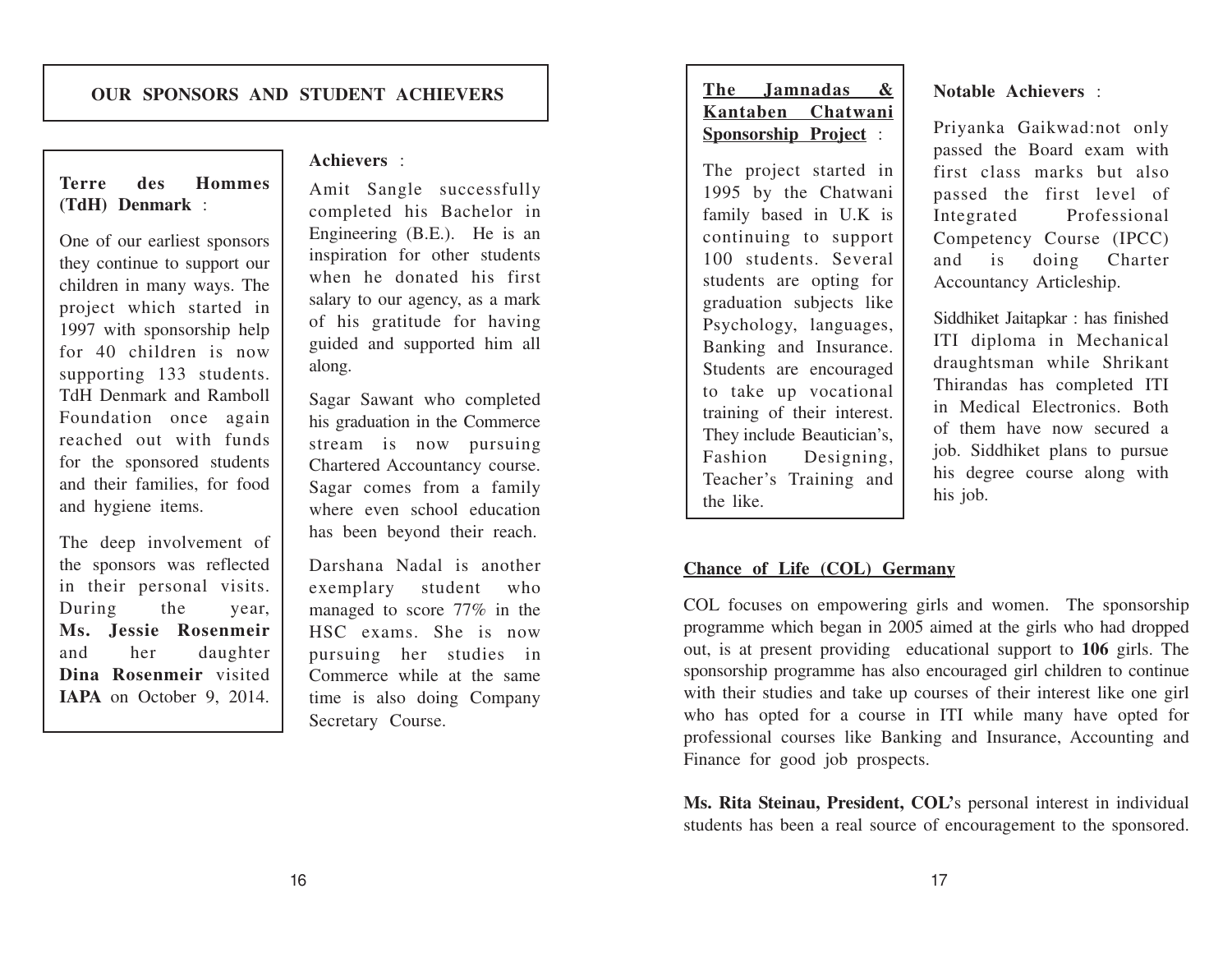#### **Achievers** :

A Std. X student, **Neha Katdare** scored 91% in the Board examination and ten other students scored first class marks in the same Board examination. While one student has pursued post graduation in commerce going beyond the level imagined. The success of the programme is particularly remarkable because the girls belong to very marginalized background. Wrap around COL box.

#### **Individual Sponsors** :

The opportunity to make a difference in the lives of marginalized children motivates several individuals to sponsor the education of one or more children. The web of sponsors has grown over the years. Besides the agency's efforts many of the sponsors are also encouraging their friends and associates to make a difference in the lives of these children. At present **46** individual sponsors, some of whom are supporting more than one child are sponsoring a total of **94** students. Personal interest in the sponsored child has been very motivating for the child. Some sponsors have extended extra help whether for medical, coaching class and/or special training expenses.

#### **Dream Achievers** :

Four students successfully completed their graduation in the Commerce stream while eleven students passed the Board exam of Std. X. **Arti Shinde** did extremely well scoring 90 percent marks. Three students passed the Board exam of Std. XII of which **Kalpesh Tambe** scored the highest, 70 percent marks.

#### **M.D. Thackersey Trust** :

The Trust which began its support of twenty girls in 1999 is **now supporting 40 girls. Dipika Edke** has successfully completed graduation in the Commerce stream. Five girls successfully passed the Std X Board exam. Of these four students passed with first class marks. Three girls passed the Board exam of Std. XII. Of these **Shweta Bhave** a student in the Commerce stream secured the highest of 73.69%.

## **Late Meera Srinivisan Scholars Programme** :

The programme was started by Mr. Srinivisan in memory of his wife late Mrs. Meera Srinivasan who was keenly involved in furthering children's education. Mrs. Meera Srinivasan worked with **IAPA** for years, till her untimely demise. At present **11** students are being supported through the program.

**Big Achiever**, **Vruishali Mor <sup>e</sup>**, whose family is fostering children scored 93% in the School Board exam and she was awarded special scholarship and a laptop by the prestigious News daily, Maharashtra Times. Another student, **Anas Khan** is aspiring to enter Marine Engineering career.

#### **Mumbadevi Trust Scheme** :

The Trust is providing educational help to **10** students and thus is helping them in continuing their education. Three students successfully passed the Board exam of Std. X and are continuing their education in the Science stream.

#### **SPONSORSHIP DAY CELEBRATION** :

To celebrate the Day, all children receiving help under different programmes of **IAPA** converge at the Annual Gathering. Held on 26th January 2015, the event saw participation of **400** plus students. The event is much looked-forward- to by children who enjoy delicious food three times during the day, entertainment, fun-fare and gifts. A chance for the students to come together, get to know each other and to enjoy the day provides also inspiration to the participants when the achievers are felicitated and honoured. The event showcased the talents of the children, while the magician and mimicry artist had the children enthralled with their antics during the morning. In the second half of the day students enjoyed themselves thoroughly in the Fun-n-Fair. The event was made possible due to the efforts of **Mrs. Priti Kapur, Sanjeev Kapur and family** who worked incessantly to make the day very special for the children.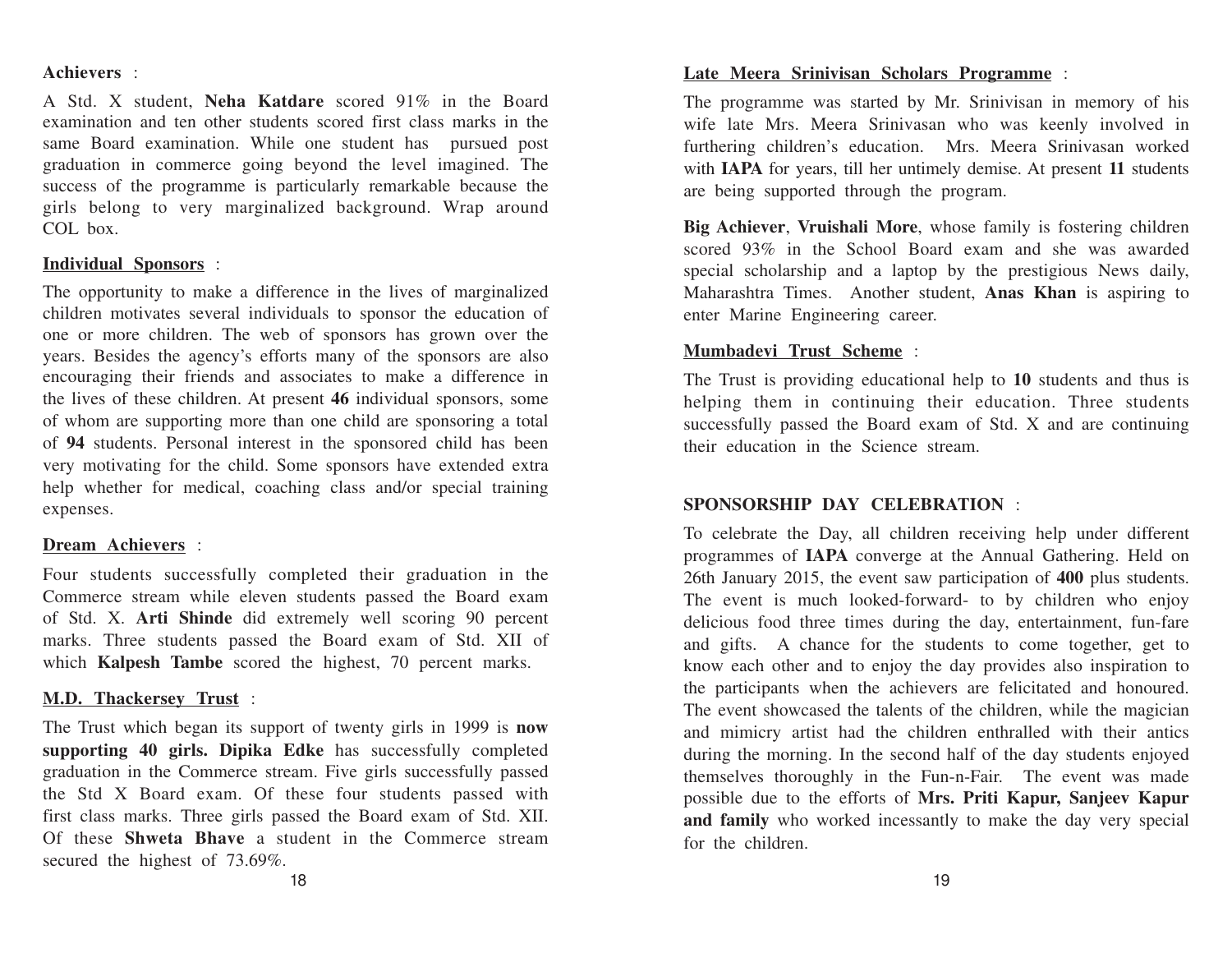**Children covered under the Educational Sponsorship Programme in the Urban & Rural areas** :

| <b>PROJECTS</b>                                                | <b>School</b><br>Going |                          | <b>College</b><br>Going |                          | <b>Vocational</b> |             | <b>Total</b> |
|----------------------------------------------------------------|------------------------|--------------------------|-------------------------|--------------------------|-------------------|-------------|--------------|
|                                                                | <b>Girls</b>           |                          | <b>Boys</b> Girls       | <b>Boys</b>              | Girls             | <b>Boys</b> |              |
| The Jamnadas $\&$<br>Kantaben Chatwani<br>Spons. Project (CSF) | 34                     | 33                       | 17                      | 13                       | $\Omega$          | $\Omega$    | 100          |
| Terre des Homme<br>(Tdh)                                       | 47                     | 32                       | 31                      | 20                       | $\Omega$          | $\Omega$    | 133          |
| TdH (Rural)                                                    | 26                     | 24                       | —                       |                          |                   |             | 50           |
| Chance of Life (COL)                                           | 53                     | $\overline{\phantom{0}}$ | 52                      | $\overline{\phantom{0}}$ | $\Omega$          |             | 106          |
| Individual<br>Sponsorship                                      | 40                     | 27                       | 18                      | (9)                      |                   |             | 94           |
| M.D.Thackersey<br>Trust                                        | 29                     | $\overline{\phantom{0}}$ | 09                      | —                        | 02                |             | 40           |
| Mumbadevi Trust<br>Scheme                                      | $\Omega$               | $\Omega$                 | $\equiv$                | $\Omega$                 |                   |             | 10           |
| Meera Srinivasan<br>Scholars                                   | $\Omega$               | 03                       | 01                      | 03                       |                   |             | 11           |
| <b>IAPA</b> Sponsorship                                        |                        | 02                       |                         | $\Omega$                 |                   |             | 04           |
| <b>TOTAL:</b>                                                  | 235                    | 123                      | 127                     | 48                       | 05                | 04          | 548          |

#### **RURAL SPONSORSHIP** :

#### **IAPA-TdH (Denmark) Rural Project** :

The major sponsor for the development of this project is TdH, Denmark. There has been a steady, progressive development taking place in this rural project. Based at **Terewayangani**, where the students of Std. VIII to Std. X are helped, the **Kamlakar Bhau Javkar Vidyamandir** is the only secondary school for these students belonging to the cluster of five villages. A number of individual donors have also helped in different ways to not only the students but the community.

87 percent students passed the Board exams of Std. X. **Priyanka Mhatale** and **Ajay Khale** scored 80 percent marks the highest in the class. Four students got 70 percent marks while eleven students got 60 percent and above.

This year too students benefitted from the funds donated by the TdH State Football Pools in Denmark. From the amount ninety two students were given hygiene kits, five students and one teacher were given medical help, while two months groceries and biscuits were distributed for the night meals given to the students of Std. X when they stay back in the school for study during the last three months of the Board examination.

Apart from this help the other initiatives for the students and the school during the year were as follows :

**Uniforms** : New students who joined the school in Std. VIII were provided with uniforms which were made possible due to the donation from **Mr. Mangesh Dhaimade**, an individual sponsor.

**Felicitation and Recognition** : Student achievers in the Board exam of Std. X were felicitated. The administrative staff and teachers who conducted night classes for these students were recognized with an extra gratia amount.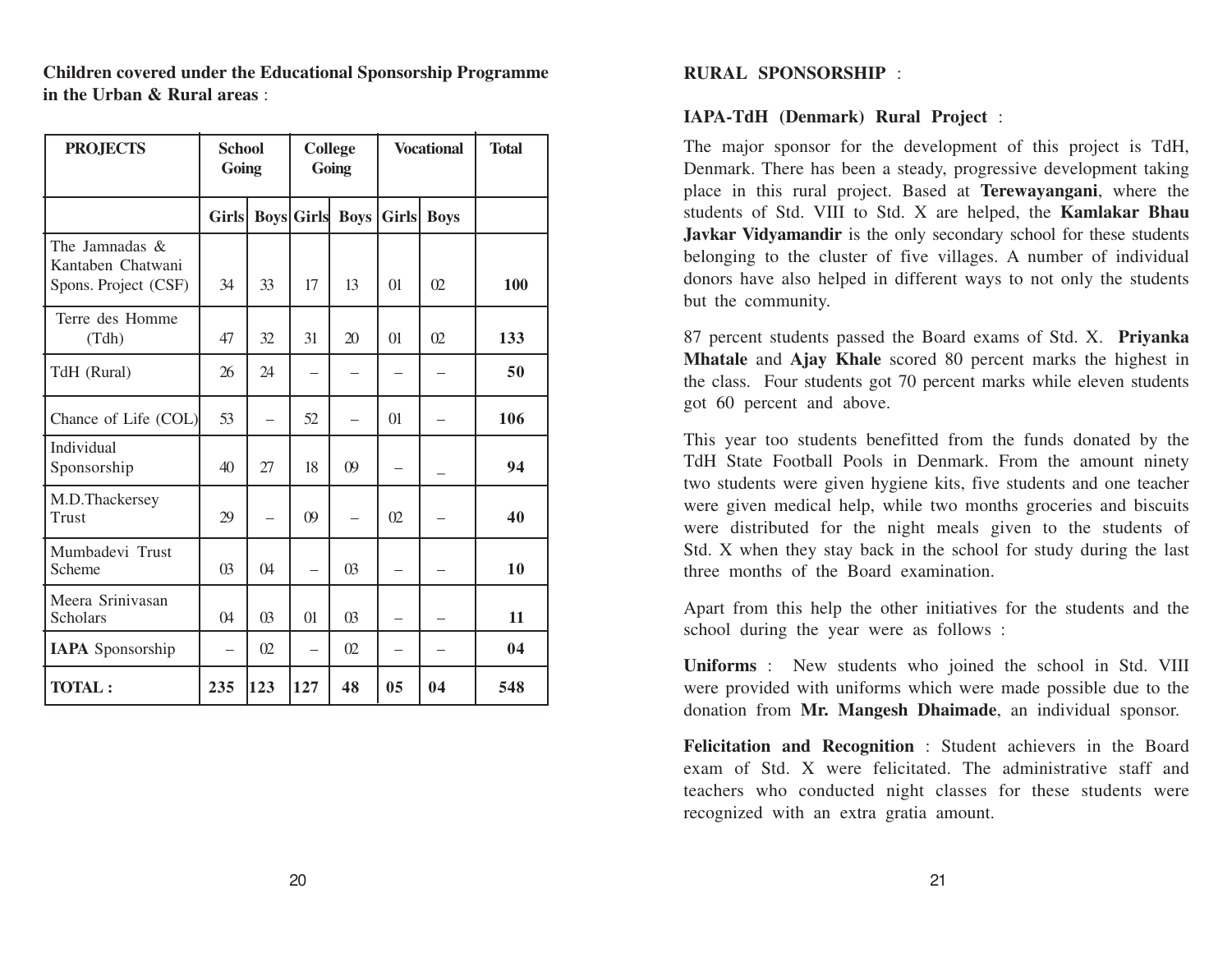**Support for Higher Education** : This year 20 boys were able to secure admission in college because of the funds donated by an individual sponsor, **Mr. Noordin Ebrahim**. This has ensured continuation of their education.

**Support and empowerment of girls and women** : Last year onwards Chance of Life (COL) has reached out with special opportunities for the girl students and women of the community. A local social worker is appointed for the purpose. The programme includes Life Skill Sessions for Std. VIII to X students. Of the school graduates who have opted for college education, or a vocational course, 13 were supported during the year. Women of the community are helped with information and knowledge on increasing agriculture yield, nutrition, healthy methods of cooking to minimize incidence of anemia.

#### **Additional Support For Higher Education** :

Higher education is a costly affair with expenses of books, college fees and last but not the least coaching fees which become a necessity as these students complete their schooling in the vernacular medium while they study in the English medium in the college. Hence the chances of their dropping out is high either because they are unable to cope or due to financial constraints. In order to ensure that students do not discontinue higher education, **IAPA** is networking with funding sources for additional support for our students.

• **Capri Beti Shiksha** : Twenty two meritorious girl students from under privileged families have been provided support for their higher education under CSR of **Capri Global Capital Ltd from 1**st July, 2014. The project extends mentorship for guidance, counseling and helping them come closer to achieve their dreams. Apart from assisting girl students, an orphan boy referred by **IAPA** was considered for help. He has joined college this year.

- **American Women's Club Bombay** : has provided donation to supplement funding of extracurricular activities of three sponsored girls who show promise in their respective areas. Thanks to the intervention of the **Bombay Community Public Trust (BCPT)** with whom we have a long standing fruitful association.
- **All Cargo Logistics Limited** : supported the education of nine students.
- **Ladies @ 3** : Sunita Motwani and Rema Menon, our ex-colleagues and their friends have given funds to support education of four students who are pursuing Engineering.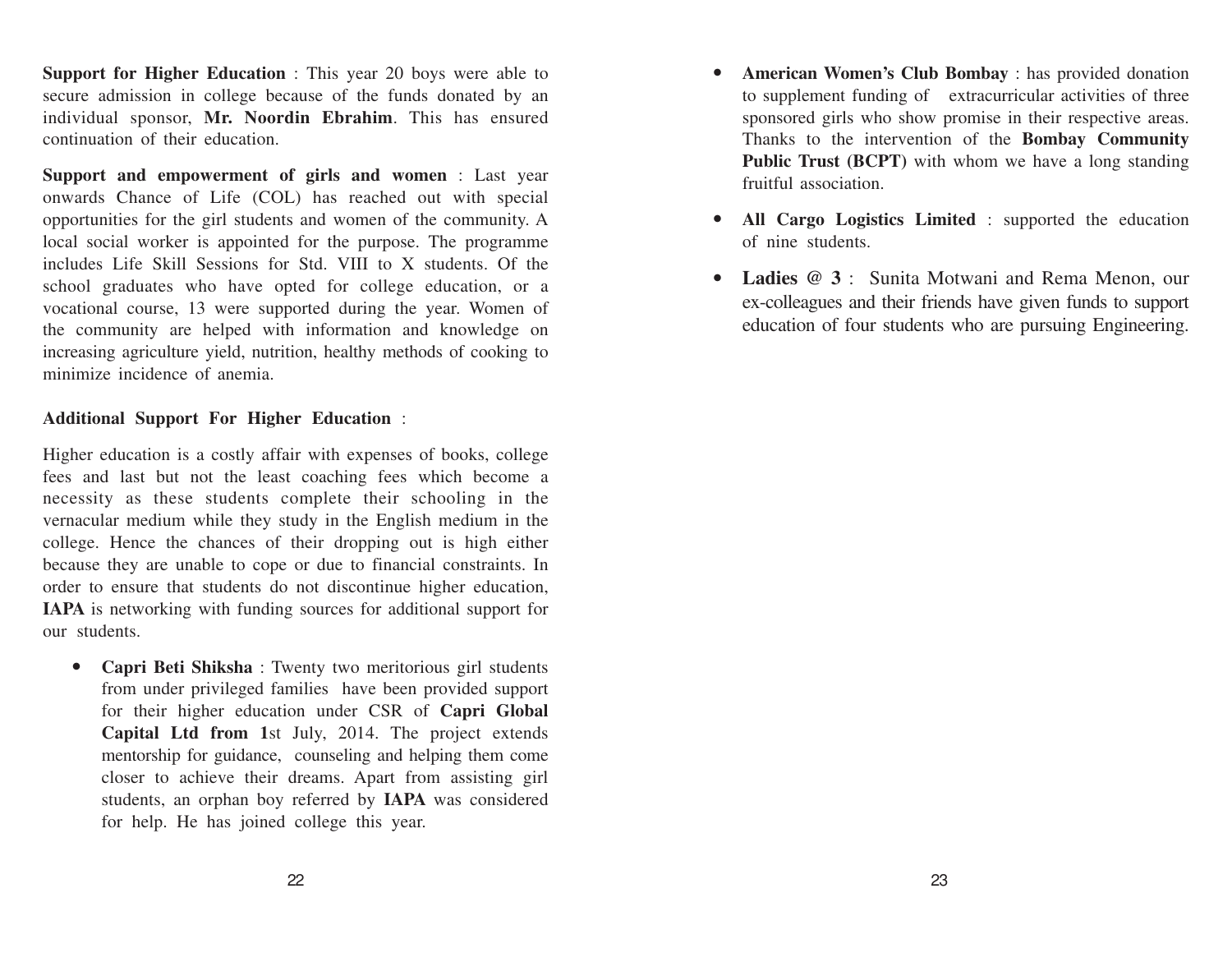## **SUPPORTIVE SERVICES**

Over the span of 44 years, **IAPA** has been evolving. While the basic goal of reducing vulnerability of children and their families in difficult situations continues the programmes and services to address them have been expanding and changing in response to the felt needs and evolving social scenario. This is reflected in the following support services.

#### **Child Guidance Centre 'Aastha'** :

Our Child Guidance Centre (CGC) 'Aastha' catering to the psychological well-being of children and their families continued to forge ahead. With timely intervention for improving not only their emotional distress but also academics and behavior standards, children on the margins have gained better overall health to pursue education. Testing, professional counseling, remedial therapy and medication under the guidance of our four member panel on a biweekly basis have helped address the different psychological and academic issues of the children under our sponsorship, foster care and other programmes.

A mental health awareness session was addressed by our remedial therapist and psychologist wherein parents were explained the importance of mental health in children and the need for timely identification and intervention by experts, so that the psychological problems do not leave a lasting effect on the quality of the child's future life.

Play therapy sessions were taken by our psychologist with a group of children referred by school authorities for lack of attention, misbehavior, emotional distress, etc. Although the reasons for referral were different, the play therapy helped them to shed their inhibitions and take in the positive matters imparted during the sessions conducted with them in a non-threatening group atmosphere.

A session on 'Addictions' was conducted by our psychiatrist for Std IV to VII students of the Khetwadi Municipal School. Although many of them were aware of the ill effects of addictions and it was the prevalence in their own families their attention was drawn to the availability and the need to take up the de-addiction treatments.

The bifurcation of the 26 new cases referred and their subsequent follow-up through 134 sessions in the nine working months, is as follows :

| <b>TYPES OF CASES</b>                                                   |    |                | <b>GIRLS BOYS TOTAL</b> |
|-------------------------------------------------------------------------|----|----------------|-------------------------|
| Academic Backwardness (Learning)<br>Disabilities; IQ problem; lack of   |    |                |                         |
| motivation / attention / concentration)                                 | 5  | 7              | 12                      |
| Emotional issues (anxiety, depression)                                  | 3  |                |                         |
| Behaviour problems (aggression,<br>hyperactivity, stealing, bedwetting) | 3  | 4              |                         |
| Other                                                                   |    | $\overline{2}$ | 3                       |
| TOTAL                                                                   | 12 | 14             | 26                      |

## **Vocational Guidance and Training** :

Vocational training and guidance is provided under the TdH and COL support, specially for girls who have dropped out of school.This include typing, computers, beautician, Mehendi and tailoring courses. 68 students were helped to undertake the course of their choice. During the vacation, another 20 girls were helped to take up skills training.

## **Other Activities** - **Exposure to World Beyond** :

Various other activities like participation in Quiz programmes, competitive events, picnics and educational visits are a regular feature for exposing students to the world beyond their communities. Such activities are possible with collaboration of well-wishers.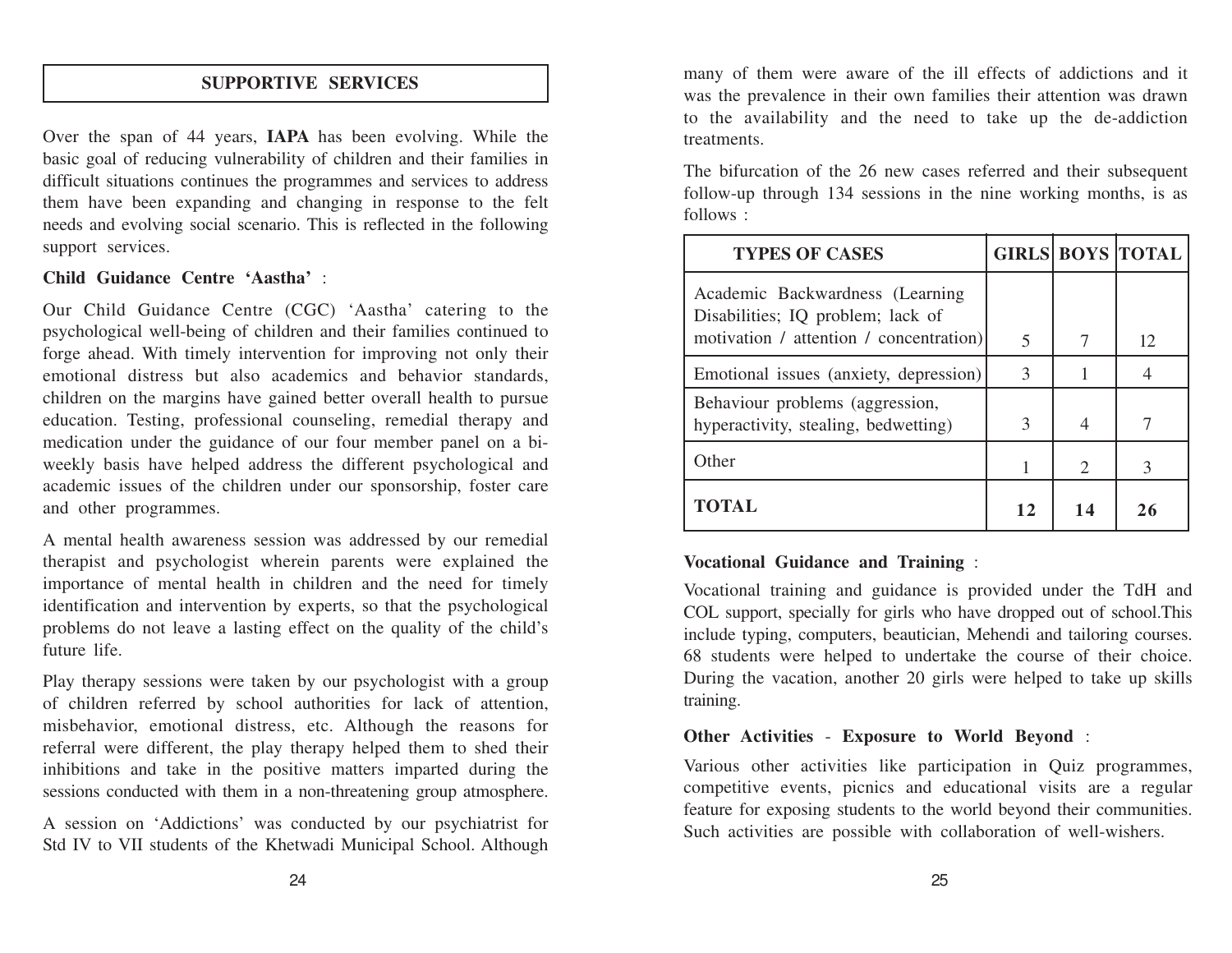#### **Micro Finance** :

Seed money is given to start a small business to women seeking self-reliance. Chance of Life and Hannah Programme for Women, started by our ex-colleague Ms. Vivien Powar have funded this initiative. Loan was given for marketing the home-made products and for varied other activities to altogether 15 women.

#### **Medical Assistance** :

A medical assistance fund serves to meet the crucial medical and nutrition needs of the sponsored children and their family. Diseases like T.B. are better fought with extra nutrition and proper medication. The fund is resourced by **TdH, COL, H.T. Parekh Foundation and Individual donors like Ms. Alpana Dange, Ms.Margaret Mehta and Ms.Mangala Shenoy.**

**Janashree Bima Yojana/Aam Admi Policy** :

Since 2004 **IAPA** has been implementing this government scheme which provides life protection to the rural and urban poor. Eligible families are helped to take its benefit by paying a nominal annual premium of Rs. 100/-. 34 parents renewed their policy and two students availed of scholarship under the scheme.

#### **ONGOING EXTENTION PROJECTS**

Certain extension projects, supplementing Core programmes of **IAPA** are initiated in collaboration with specific agencies or donor support. They are as follows :

#### **Asmita** :

Asmita programme is meant to not only occupy children who are unsupervised before the school hours. Apart from regular studies, yoga, dance and computers a variety of other sessions were also conducted. The beneficiaries include children of West Khetwadi Municipal School as well as children studying in the nearby schools. Aiming at their overall development, sessions are conducted with them for enhancing their competency in dealing with the rigors of life. Anger management, goal setting, communication and listening skills are some of the topics dealt with apart from value education. To nurture their creativity, crafts and arts sessions are conducted with help of the volunteers. Among others, Ms.**Benu Vora** taught jewllery making while a picnic to a city Mall was made possible with other volunteers.

In order to ensure that many more students avail the benefit of this project **IAPA** collaborated with 'Prerana', an organization working with the children of the red light area. From June onwards these students also attend 'Asmita'.

#### **TdH Mid-Day Meal Fund** :

**IAPA** provided snacks such as grams, peanuts and royal grain (rajgira) on a daily basis to 50 children of Sanjeevani Balwadi to encourage the young toddlers to attend school while ensuring that they have nourishing food.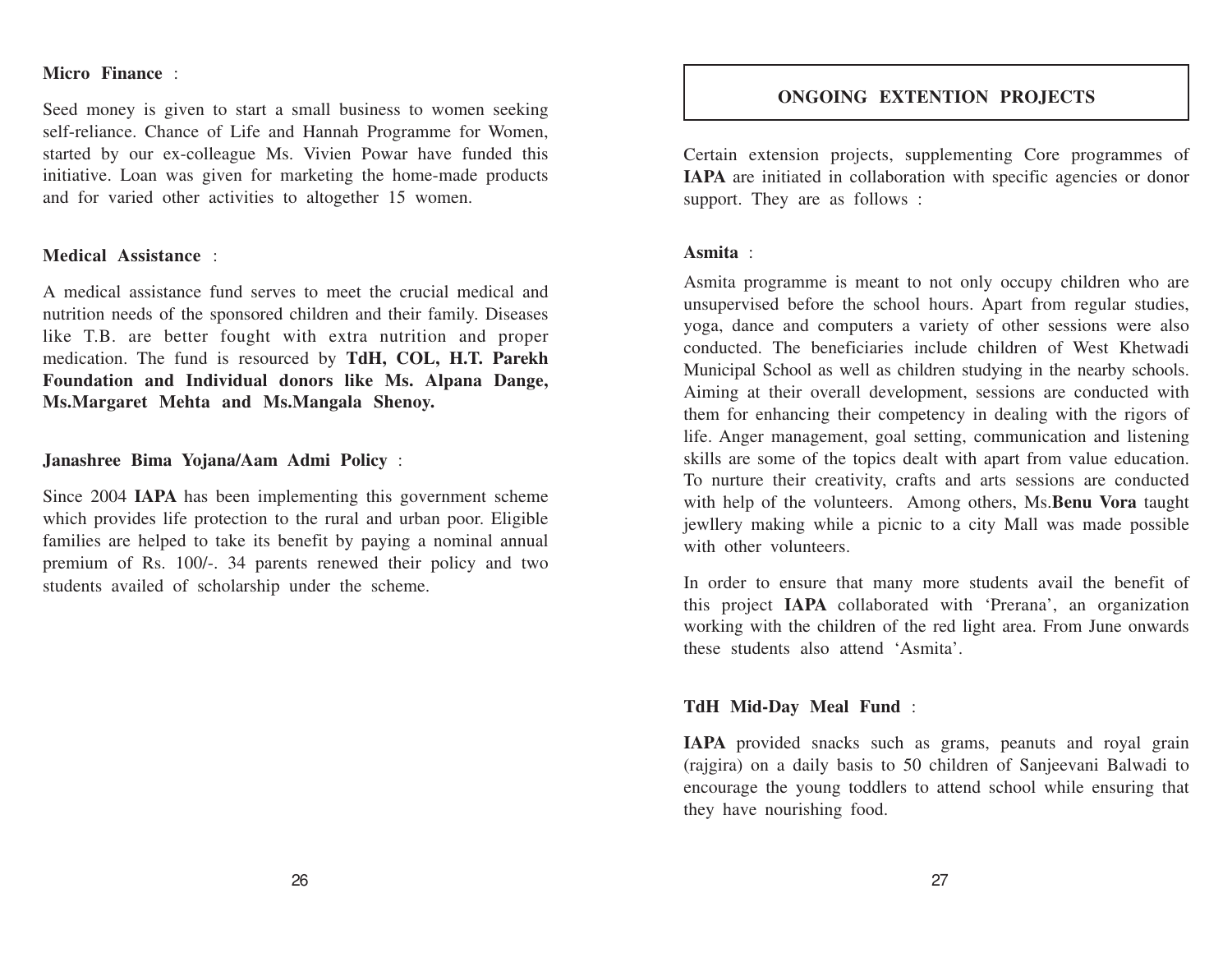#### **Kamal Foundation** :

Initiated by the prominent Pediatric Neurologist, Dr. Anaita-Udwadia-Hegde, the foundation takes care of the cost for medical investigation, surgery, and therapies of children needing Neurological intervention. **IAPA** provides social work assistance to the family, starting from assessing the need to extending emotional support, guidance and follow up for completion of the treatment. During the year 42 children were provided assistance under the programme.

#### **IAPA-Naraindas Morbai Budhrani Trust (NMBT) Value Education programme** :

The collaborative programme started last year, for students of Std.VI of four English medium schools in Malwani has now been extended to students of Std.VI, VII VIII in 13 schools of Malwani, Gorai and Charkop covers Marathi, Hindi and English mediums. The interactive sessions conducted through games, stories, activities and audio-visuals covered topics like anger management in which students were taught the need to manage anger and the different ways of managing anger, benefits of being organized, the power of now, self esteem and how the choices in our lives decide our future. Aimed at inculcating positive values in the lives of the students, it has evinced good response from teachers, principals and students. The project has helped open up children who are otherwise shy and quiet; and raised the awareness of he school authorities to the issue of learning disability and absenteeism.

#### **OTHER ORGANISATIONAL ACTIVITIES**

#### **Workshops organized / Attended** :

| <b>Date</b>       | <b>Programme</b>                                                                                                   | Participants                                             | <b>Resource Person</b>                                |
|-------------------|--------------------------------------------------------------------------------------------------------------------|----------------------------------------------------------|-------------------------------------------------------|
| 4th Oct.<br>2014  | POCSO related<br>issues applicable<br>to minor unwed<br>mothers                                                    | <b>IAPA</b> social<br>workers                            | Manisha Tulpule,<br>Advocate and<br><b>CWC</b> member |
| 4th Oct.<br>2014  | Interactive<br>session - Sharing<br>experiences and<br>addressing concerns<br>of adoptive parents<br>post adoption | Adoptive parents                                         | Dr. Laura Vaz                                         |
| 9th Oct.<br>2014  | Overview of cases<br>of minor unwed<br>mothers                                                                     | Adoption agency<br>personnel,<br>Mumbai.                 | CWC chairperson<br>and members                        |
| 19th Nov.<br>2014 | Consultative<br>meeting on<br>Counseling in<br>Adoption                                                            | Social workers<br>from Adoption<br>agencies of<br>Mumbai | Dr. Laura Vaz<br>Dr. Nilima Mehta                     |

#### **Workshops attended** :

|      | 10th Oct. Seminar on 'Quality | Representatives                     | Mrs. Najma Goriawalla         |
|------|-------------------------------|-------------------------------------|-------------------------------|
| 2014 | Care for for Every            | from organizations   was invited as |                               |
|      | Child'organized by            | working with                        | panelist for                  |
|      | SOS Children's                | children across                     | discussion on                 |
|      | villages India and            | India and                           | current models of             |
|      | Tata Institute of             | Government                          | <b>Integrated Alternative</b> |
|      | Social Sciences               | representatives                     | Care. She presented           |
|      |                               |                                     | IAPA's model of               |
|      |                               |                                     | Alternative Care              |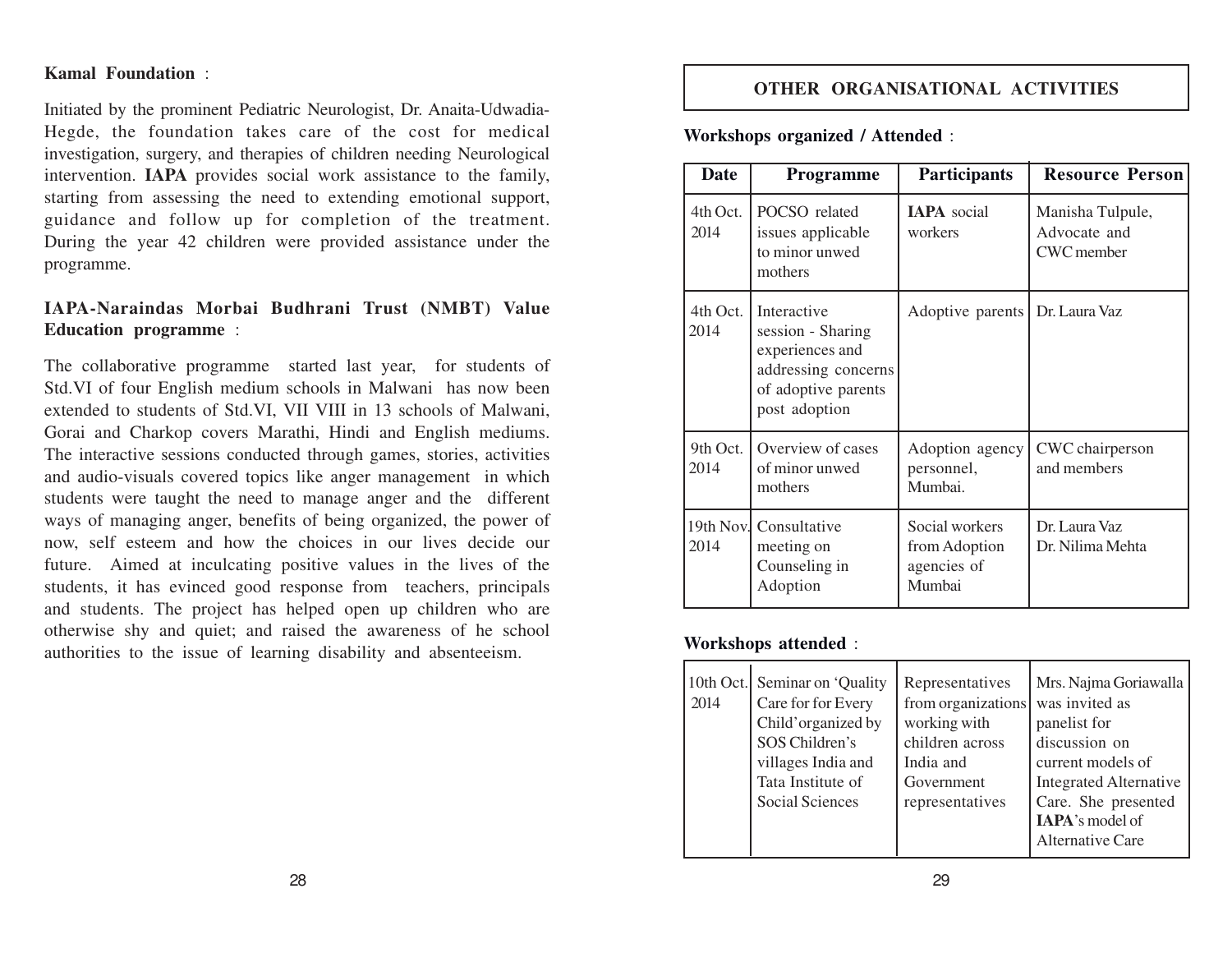#### **Student Placements** :

During the year, eight students - Two second year MSW students and two first year students of Tata Institute of Social Science and two second year MSW and two first year students of SNDT were placed each at the Matunga and Khetwadi offices of **IAPA**, for field work in the agency.

One PhD student from TISS was helped for data collection.

One second year MSW student of TISS guided for her research on adoption.

One student of MA in Family Studies, online programme for understanding adoption and foster care services.

#### **Memberships / Accreditation**

#### **Federation of Adoption Agencies (FAA)**

**IAPA** continues to be an active member of the FAA which has been formed to address the concerns of its member adoption agencies. Mrs. Najma Goriawalla of **IAPA** is presently the President of the Federation.

#### **Credibility Alliance -**

Indian Association for Promotion of Adoption & Child Welfare (**IAPA**) was accredited on March 18, 2013 under "Desirable Norms" with Credibility Alliance for a period of five years (18/03/2013 to17/03/2018).

#### **Fund Raising**

A Fund Raiser of the play 'Stories in a Song' directed by Mr. Sunil Shanbag on 31st January 2015 was organised. The occasion was graced by Ms. Renuka Shahane whose association with **IAPA** goes a long way. **IAPA**'s fund raising venture received tremendous support from adoptive parents and well wishers, making the event a success!

#### **Newsletter**

Due to financial constraints only one edition of **IAPA** Newsletter was brought out during the year, highlighting the events, activities of the year and other subjects of interest.

#### **APPRECIATION**

Our special thanks are due to all those who have supported our programmes financially and / or rendered services in their individual capacity.

#### 1. **State and Municipal Authorities** :

Government of Maharashtra Members of Bal Sangopan Yojana Advisory Board Commissionerate – Dept. Women & Child Development District Office – Dept. of Women & Child Development - Mumbai & Chembur Office Child Welfare Committee - Mumbai & Staff Children's Aid Society Brihanmumbai Municipal Corporation (BMC) – Chairperson Education Committee BMC – Additional Municipal Commissioner BMC – Community Development Officer, B, C, D & E wards BMC – Administrative officer 'D' ward

#### 2. **Promotional and Developmental Programmes** :

Various institutions and organisations that co-operated in the promotion of adoption. BMC Health Centres K.E.M. Hospital Thane Civil Hospital

#### 3. **Pre-Adoption Foster Care** :

Mr. Satish Chatwani (Radhika Vaishali Devika Chatwani Trust) Nestle' India Private Limited (for milk powder at subsidised rate)

Dr. Shraddha Chandak, Paediatrician, Mumbai.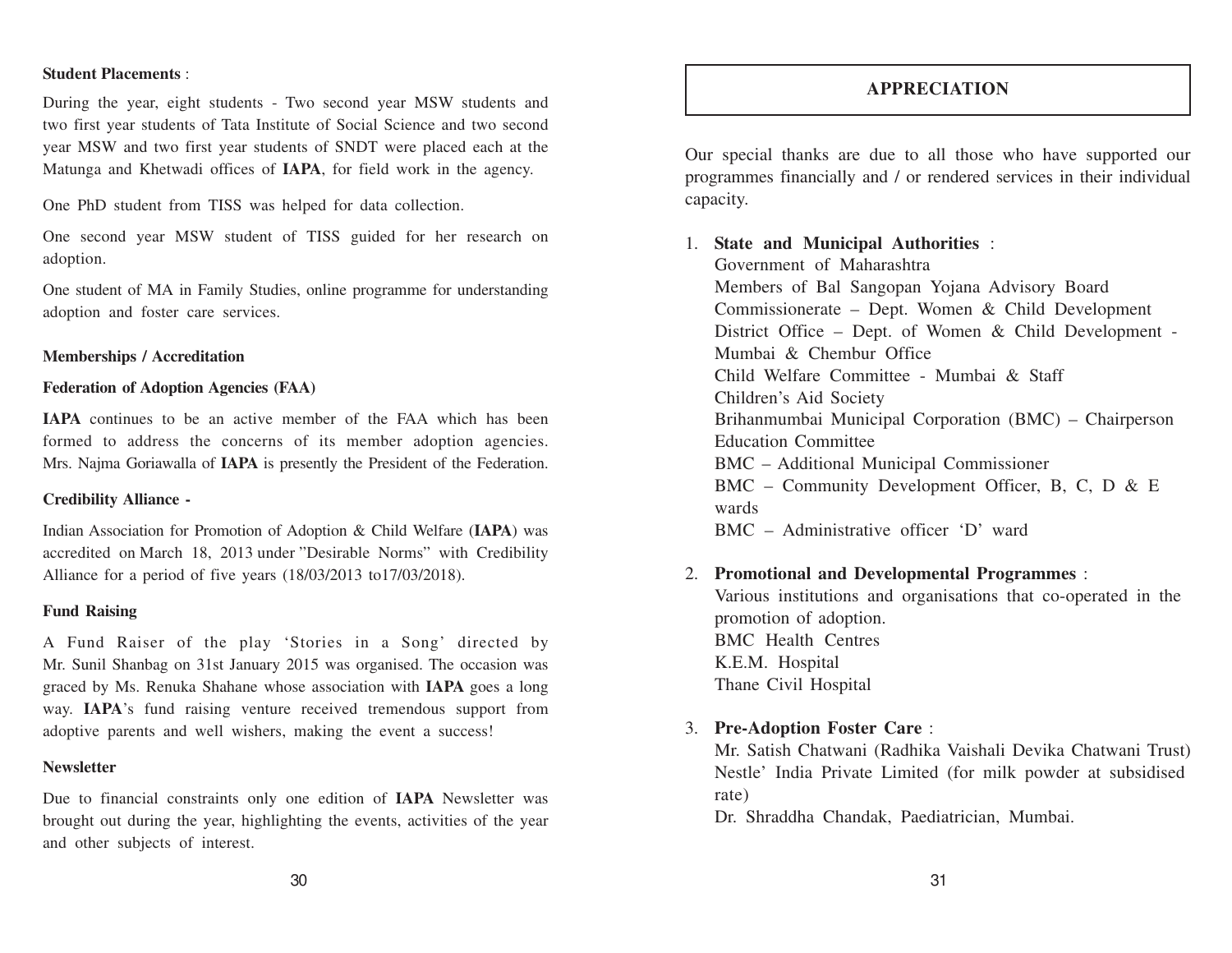#### 4. **Adoption Placements and Networking** :

All adoption placement agencies in and outside Mumbai, for extending their co-operation in adoption and allied-services. These include: Love Trust Foundation – Buldhana Sakar – Aurangabad Varadaan – Nagpur Dist. Probation & After Care Association Sanchaleet Shishugreha – Ahmednagar Health Department – BMC Offices Parel, Mumbai Sangopita – Badlapur Government Railway Police

Maharashtra times, Lokmat, Loksatta, Sakal – Marathi daily newspapers

#### 5. **Medical Assistance for children in Pre-Adoptive Foster Care** :

| Ms. Lakshmi Kaushalia          | Mr. Christoph & Annemaria Haller |
|--------------------------------|----------------------------------|
| Dr. Hemant Hegde               | Narayan Charitable Trust         |
| Mr. & Mrs. Jajodia             | Shreyas Pracharak Sabha          |
| Mr. Bamanji Dem Mehta          | Brahma Kumari S.E.S. Hospital,   |
|                                | Andheri                          |
| Dr. C.E. Deopujari             | Bhagwandas Gordhandas Financial  |
|                                | Pvt. Ltd.                        |
| (Pediatric Neurosurgery Trust) |                                  |

Mr. Suhas Vaidya Ms. Harshada Rege

**Foster Parents** : For early child care of children awaiting adoption.

#### 6. **Medical Fraternity** :

Doctors, pediatricians and social workers attached to the hospitals and others for their assistance and devotion to the children we serve; K.E.M. Hospital Hinduja Hospital

Cama & Albless Hospital Prabhadevi Municipal Maternity Home Naigaon Municipal Maternity Home B.S.E.S. Hospital, Andheri Y.N. Shirodkar Municipal Maternity Home Ekveera Hospital Holy Family Hospital Ali Yavar Jung National Institute for Hearing Impaired ADAPT Dr. Deepak Tirthani | Dr. Neeraj Jain Dr. Mithul Patel Dr. Anaita Hegde

- Dr. Suhas Prabhu Dr. Sonali Tank Dr. Asha Chitnis Dr. Ashok Johari Dr. Rohit Agarwal Dr. Suresh Shah
	-
- Dr. Sandeep Vaidya | Dr. Sanjay Sharma

## 7. **Family Meet** :

Dr. Ninad Deshmukh

- G.S.B. Krida Mandir's Trustees & Staff Nestle' India Limited 1 Venus Confectioners Parle Products Pvt. Ltd. Britannia Industries Ltd. Mrs. Rajashree Deshpande Mrs. Usha Shah Mr. & Mrs. Sukhtankar | Mr. Rohan Mehta Mr. Dhirendra Jain | Mrs. Deepika Chavan Mr. Bherulal Jain Mr. Anand Shinde Mr. Sopan Ghadge Mrs. Aarti Dharmadhikari Mrs. Trupti Gavade Mrs. Sonal Bhasin Mrs. Sonal Bhasin | Mrs. Oindrilla Purohit Mrs. Archana Iyer
- 8. **Sponsorship** :

Jamnadas & Kantaben Chatwani Centre for Children Terre des Hommes, Denmark Madhavji Damodar Thakersey Trust 'Chance of Life' - Germany Individual Sponsors Madhavji Damodar Thakersey Trust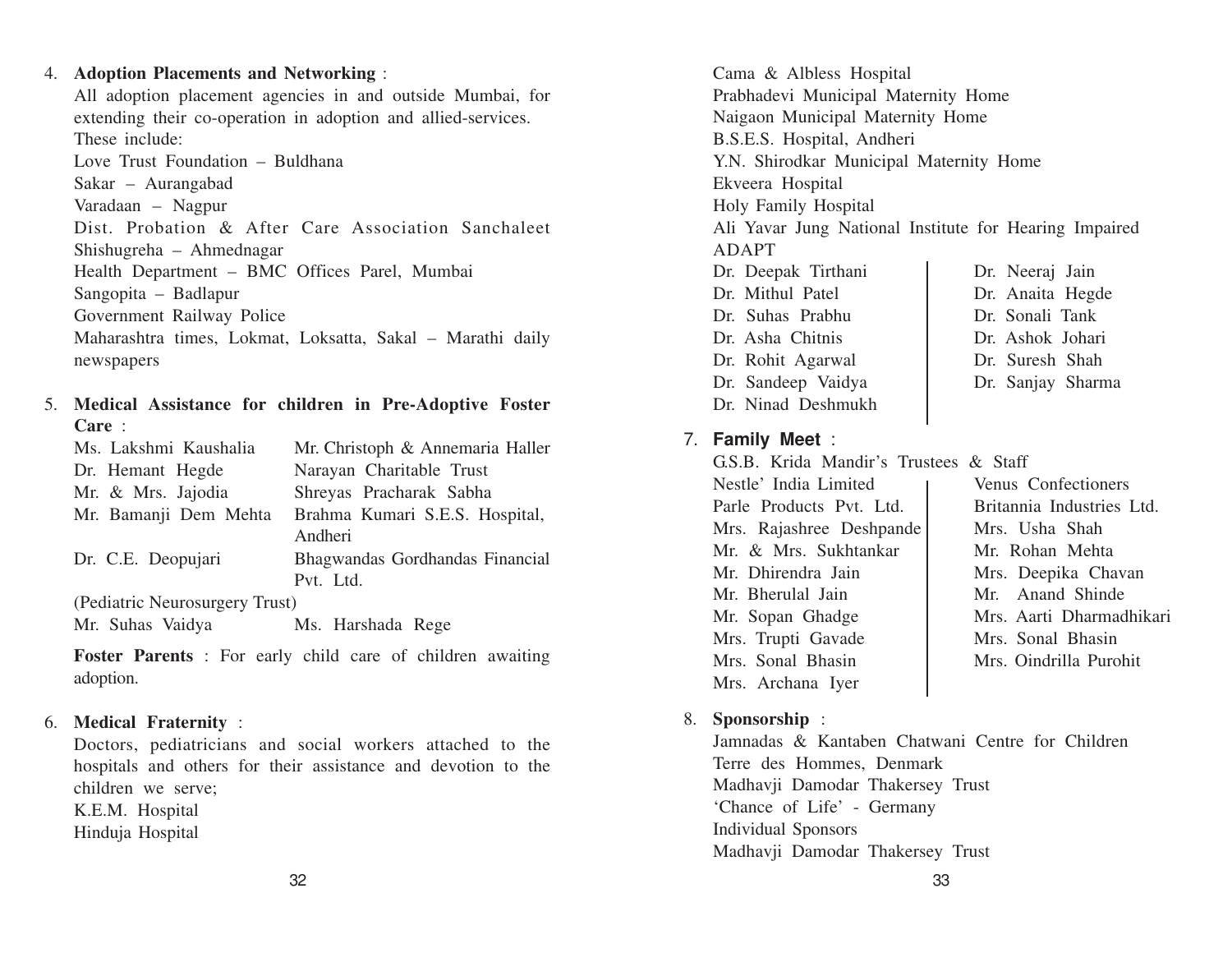Mumbadevi Temple Trust Meera Srinivasan Scholars Mr. Sopan Ghadge

9. **Additional Educational Support** : Ammada Trust B.C.P.T. Al Cargo Logistics Ltd.

10. **Foster Care** : Mr. N.V.K. Apparao Ms. Vivien Powar

#### 11. **Schools** :

Head Master and Teachers of the West Khetwadi Municipal School and other Municipal Schools of B, C, D, & E ward.

#### 12. **Rural Project** :

Terre des Hommes (Denmark) Head Master & Teachers of Kamlakar Janardan Bahi Javkar High School, Terewayangani Mrs. Nergis Udwadia Ms. Margaret Mehta Mr. Shakir & Mrs. Aditi Macchiwalla Ms. Sunita Motwani and her group @ 3 Mrs. Priti Kapur Ms. Bindi Sandip Mr. Mangesh Dhaimade Mr. Tabrez Khwaja – (Chairman, Awaz Chritable Trust)

13. **Child Guidance Centre & Mental Health** : Bombay Community Public Trust (BCPT)

14. **Life Skill & Vocational Training** : 'Chance of Life' (Germany) Terre des Hommes (Denmark)

15. **Medical Assistance** : Terre des Hommes, Denmark Chance of Life, Germany Mr. Darius & Mrs. Nergis Udwadia Dr. Anaita Udwadia – Hegde Mr. Amit & Mrs. Archana Chandra Ms. Margaret Mehta Dr. (Mrs.) Mangala Shenoy Mrs. Alpana Dange Others : Mr. Santosh Sirur – VP. Barclays Bank 16. **Annual Sponsorship Day** : Educational Officer Administarative Officer - C & D wards School Principal of Gilderlane Municipal School as well as other Municipal and Private schools covered under sponsorship. Mr. Sajiv Kapur, Mrs. Priti Kapur and all the Kapur family Members.

Mr. Snehal Parikh Encore National Polymers Pvt. Ltd. Mr. Uday Shah & Ms. Bhavini Shah Mr. Ashish Ranwala & Mrs. Shital Ranwala Mr. Binit Shah & Mr. Vipul Shah Sponsored children of IAPA Emerging Share & Securities Trust

- 17. **Asmita** : Mrs. Devki Pandit & Mr. Sachin Nambeear Angels Link Foundation
- 18. **Mid-Day Snacks** : Terre des Hommes, Denmark
- 19. **Flying High** : N.M. Budhrani Trust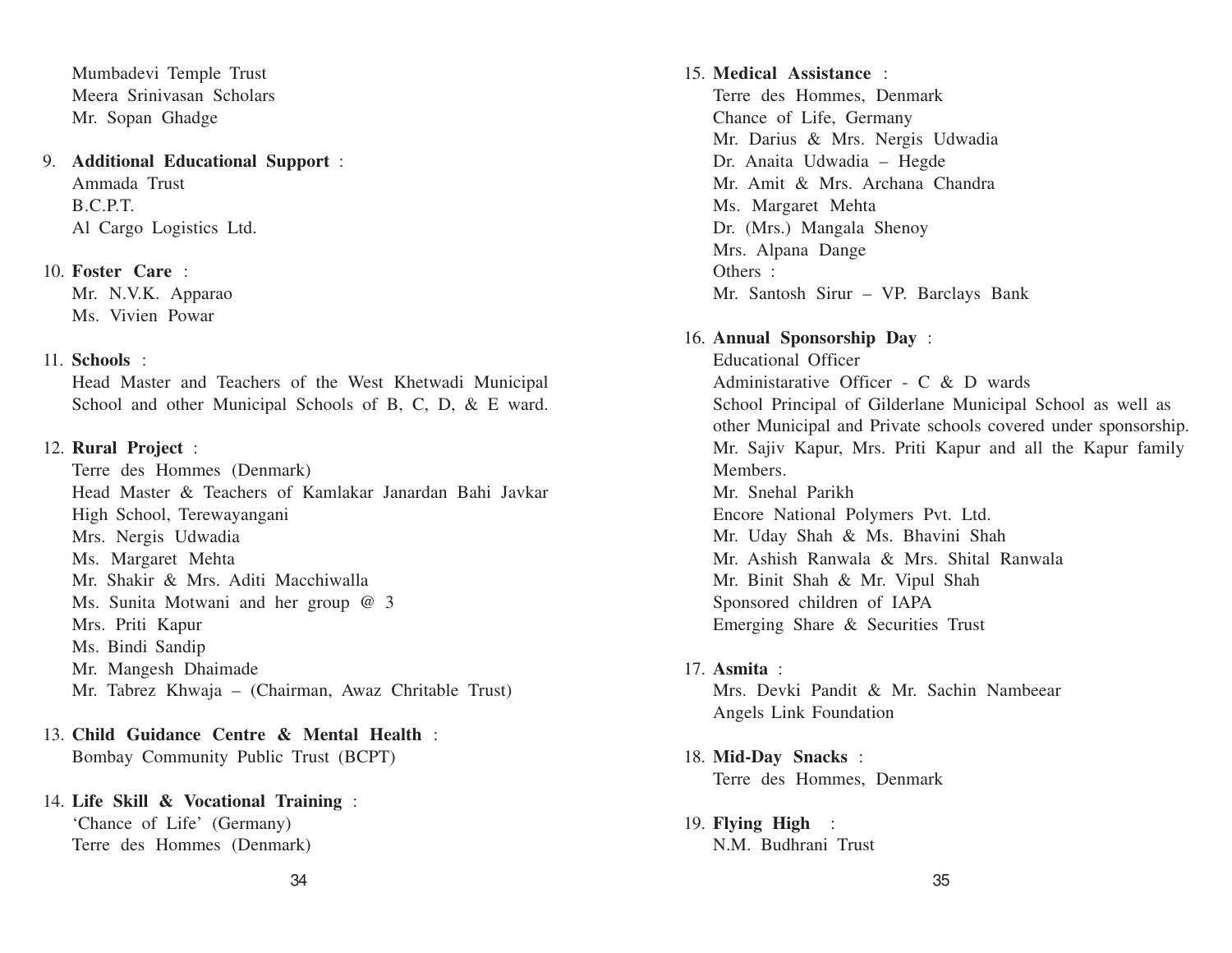20. **Other Supporters & Volunteers** : Mr. Tabrez Khwaja, Chairman of Aawaz Charitable Trust Mr. T. Srinivasan Mr. Aniruddha & Mrs. Alpana Dange Ms. Vidya Apte Mrs. Devaki Pandit & Mr. Sachin Nambeear Mrs. Bharti Vaidya Mr. Satish Kelkar & Family Mrs. Radha Kini & Ms. Ajita Kini Mr. Arun & Mrs. Fiona Adarkar Ms. Gita Mahajan Ms. Shivani Malhotra Mr. R. Krishna Moorthy Ms. Anjali Gokarn Ms. Smita Zankar Ms. Farheen Peshiram Ms. Vibha Shroff Ms. Pannaben Chudasama Ms. Kokila Mehta Ms. Yasmin Dalal Ms. Salma Dalal Mr. & Mrs. Partha Ghosh Ms. Gita Sukhtankar

- 21. M/s. Mahesh C. Mathur & Co. our Auditor since **IAPA'**<sup>s</sup> inception.
- 22. Ms. Lina Nichani and Ms. Lalita Jairaj for legal services.
- 23. Mr. Dollar Mathuria & Cyberia for computer servicing.
- 24. Staff of **IAPA**.



# **INDIAN ASSOCIATION FOR PROMOTION OF ADOPTION & CHILD WELFARE**

**AUDITED STATEMENT OF ACCOUNTS FOR THE YEAR ENDING 31ST MARCH 2015**

36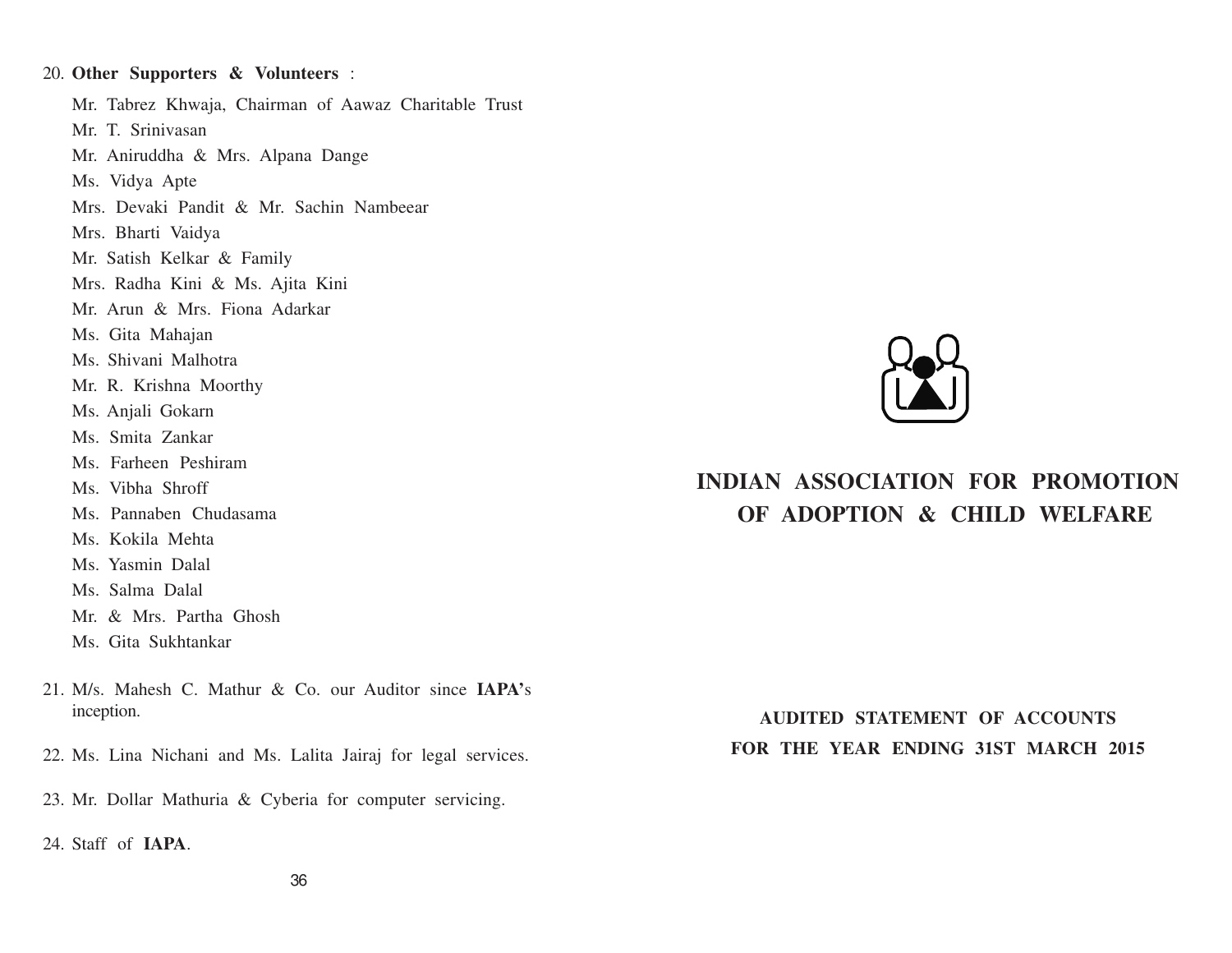**REPORT OF AN AUDITOR RELATING TO ACCOUNTS AUDITED UNDER SUB-SECTION (2) OF SECTION 33 & 34 & RULE 19 OF THE BOMBAY PUBLIC TRUST ACT.**

|            | Registration No. F-2230 of 1994                                                                                                                                                                                                                                                                                                                                                                                                                                      | For the year ending 31st March, 2015                       |  |
|------------|----------------------------------------------------------------------------------------------------------------------------------------------------------------------------------------------------------------------------------------------------------------------------------------------------------------------------------------------------------------------------------------------------------------------------------------------------------------------|------------------------------------------------------------|--|
|            | Name of The Public Trust : INDIAN ASSOCIATION FOR PROMOTION OF                                                                                                                                                                                                                                                                                                                                                                                                       | <b>ADOPTION &amp; CHILD WELFARE</b>                        |  |
| (a)        | Whether accounts are maintained regularly and in accordance<br>with the provisions of the Act and the rules;                                                                                                                                                                                                                                                                                                                                                         | <b>YES</b>                                                 |  |
| (b)        | Whether receipts and disbursements are properly and correctly<br>shown in the accounts;                                                                                                                                                                                                                                                                                                                                                                              | <b>YES</b>                                                 |  |
| (c)        | Whether the cash balance and vouchers in the custody of the manager<br>or trustee on the date of audit were in agreement with the accounts;                                                                                                                                                                                                                                                                                                                          | YES.                                                       |  |
| (d)        | Whether all books, deeds, accounts, vouchers or other documents or<br>records required by the auditor were in produced before him;                                                                                                                                                                                                                                                                                                                                   | <b>YES</b>                                                 |  |
| (e)        | Whether the register of movable and immovable properties is properly maintained,<br>the changes therein are communicated from time to time to the regional office,                                                                                                                                                                                                                                                                                                   |                                                            |  |
|            | and the defects and inaccuracies mentioned in the various audit report have<br>been duly compiled with;                                                                                                                                                                                                                                                                                                                                                              | <b>YES</b>                                                 |  |
| (f)        | Whether the manager or trustee or any other person required by the auditor to<br>appear before him did so and furnished the necessary information required by him; YES                                                                                                                                                                                                                                                                                               |                                                            |  |
| (g)        | Whether any property or funds of the Trust were applied for any object or<br>purpose other than the object or purpose of the Trust;                                                                                                                                                                                                                                                                                                                                  | <b>NO</b>                                                  |  |
| (h)        | The amount of outstanding for more than one year and the amounts<br>written off, if any;                                                                                                                                                                                                                                                                                                                                                                             | nil                                                        |  |
| (i)        | Whether tenders were invited for repairs or construction involving expenditure<br>exceeding Rs. $5000/-$ ;                                                                                                                                                                                                                                                                                                                                                           | N.A.                                                       |  |
| (i)        | Whether any money of the public trust has been invested contrary<br>provisions of Section 35;                                                                                                                                                                                                                                                                                                                                                                        | to the<br><b>NO</b>                                        |  |
| (k)        | Alienation, if any, of the immovable property contrary to the provision of<br>Section 36 which have come to the notice of the auditor;                                                                                                                                                                                                                                                                                                                               | <b>NO</b>                                                  |  |
| (1)        | All cases of irregular, illegal or improper expenditure, or failure or omission to<br>recover monies or other property belonging to the public trust or of loss or waste<br>of money or other property thereof, and whether such expenditure, failure, omission,<br>loss or waste was caused in consequence of breach of trust or misapplication or any<br>other misconduct on the part of the trustees or any other person while in the<br>management of the trust; | NO.                                                        |  |
| (m)        | Whether the budget has been filed in the form provided by rule 16A;                                                                                                                                                                                                                                                                                                                                                                                                  | <b>YES</b>                                                 |  |
| (n)        | Whether the maximum and minimum number of the trustees is maintained;                                                                                                                                                                                                                                                                                                                                                                                                | <b>YES</b>                                                 |  |
| (o)        | Whether the meetings are held regularly as provided in such instrument;                                                                                                                                                                                                                                                                                                                                                                                              | <b>YES</b>                                                 |  |
| (p)        | Whether the minute books of the proceedings of the meeting is maintained;                                                                                                                                                                                                                                                                                                                                                                                            | <b>YES</b>                                                 |  |
| (q)        | Whether any of the trustees has any interest in the investment of the trust;                                                                                                                                                                                                                                                                                                                                                                                         | NO.<br><b>NO</b>                                           |  |
| (r)<br>(s) | Whether any of the trustee is a debtor or creditor of the trust;<br>Whether the irregularities pointed out by the auditors in the accounts of the<br>previous year have been duly complied with by the trustees during the period                                                                                                                                                                                                                                    |                                                            |  |
|            | of audit;                                                                                                                                                                                                                                                                                                                                                                                                                                                            | N.A.                                                       |  |
| (t)        | Any special matter which the auditor may think fit or necessary to bring<br>to the notice of the Deputy or Assistant Charity Commissioner;                                                                                                                                                                                                                                                                                                                           | <b>NONE</b>                                                |  |
|            | <b>MAHESH C. MATHUR</b><br>Proprietor<br>Membership No. 5880 (1963)                                                                                                                                                                                                                                                                                                                                                                                                  | MAHESH C. MATHUR & CO.<br>$Sd/-$<br>Chartered Accountants. |  |
|            | Dated : 8th September, 2015                                                                                                                                                                                                                                                                                                                                                                                                                                          | Firm Registration No.: 105800W                             |  |

#### **AUDITED STATEMENT OF ACCOUNT FOR THE YEAR ENDING 31ST MARCH, 2014 THE BOMBAY PUBLIC TRUSTS ACT, 1950, SCHEDULE IX C, (Vide Rule 32)**

#### **Registration No. F-2230**

#### Name of The Public Trust : **INDIAN ASSOCIATION FOR PROMOTION OF ADOPTION & CHILD WELFARE**

#### **Statement of Income liable to contribution for the year ending 31st March, 2015**

|                                                                                                                                                                                                                                                                                                                                                                                                                                                                                                                                                                                  | Rs.            |                                                             | $Ps.$ Rs.          | Ps.        |  |
|----------------------------------------------------------------------------------------------------------------------------------------------------------------------------------------------------------------------------------------------------------------------------------------------------------------------------------------------------------------------------------------------------------------------------------------------------------------------------------------------------------------------------------------------------------------------------------|----------------|-------------------------------------------------------------|--------------------|------------|--|
| I.<br>Income as shown in the Income and Expenditure Account<br>(Schedule IX)                                                                                                                                                                                                                                                                                                                                                                                                                                                                                                     |                |                                                             | 1,49,12,305.46     |            |  |
| П.<br>Item not chargeable to Contribution under Section 58 & Rule 32:                                                                                                                                                                                                                                                                                                                                                                                                                                                                                                            |                |                                                             |                    |            |  |
| Donations received from other Public Trusts and Dharmadas<br>(i)<br>(As per "ANNEXURE-A" attached)                                                                                                                                                                                                                                                                                                                                                                                                                                                                               | 8,88,500.00    |                                                             |                    |            |  |
| Grants received from Government and Local Authorities<br>(ii)<br>(As per "ANNEXURE-B" attached)                                                                                                                                                                                                                                                                                                                                                                                                                                                                                  | 2,28,300.00    |                                                             |                    |            |  |
| Interest on Sinking or Depreciation Fund<br>(iii)                                                                                                                                                                                                                                                                                                                                                                                                                                                                                                                                |                | <b>NIL</b>                                                  |                    |            |  |
| Amount spent for the purpose of secular education<br>(iv)<br>(As per "ANNEXURE C-V" attached)<br>Amount spent for the purpose of medical relief<br>(v)<br>(As per "ANNEXURE C-V" attached)                                                                                                                                                                                                                                                                                                                                                                                       | 1,43,34,018.15 |                                                             |                    |            |  |
| (vi) Amount spent for the purpose of veterinary treatment of animals                                                                                                                                                                                                                                                                                                                                                                                                                                                                                                             |                | NIL                                                         |                    |            |  |
| (vii) Expenditure incurred from donations for relief of distress<br>caused by scarcity, drought, flood, fire or other natural calamity                                                                                                                                                                                                                                                                                                                                                                                                                                           |                | NIL                                                         |                    |            |  |
| (viii) Deductions out of income from lands used for agricultural purposes:-<br>(a) Land Revenue and Local Fund Cess<br>(b) Rent payable to superior landlord<br>(c) Cost of production, if lands are cultivated by trust<br>Deductions out of income from lands used for non-agricultural purposes:-<br>(ix)<br>(a) Assessment, cesses and other Government or Municipal taxes<br>(b) Ground rent payable to the Superior landlord<br>(c) Insurance premium<br>(d) Repairs at $10\%$ of gross rent of building<br>(e) Cost of collection at 4% of gross rent of building let out |                | NIL<br>NIL<br>NIL<br>NIL<br><b>NIL</b><br>NIL<br>NIL<br>NIL |                    |            |  |
| Cost of collection of income or receipts from securities,<br>(x)<br>stocks, etc. at 1% of such income                                                                                                                                                                                                                                                                                                                                                                                                                                                                            | 1,49,123.05    |                                                             |                    |            |  |
| Deductions on account of repairs in respect of buildings not rented<br>(xi)<br>& yielding no income, at $10\%$ of the estimated gross annual rent                                                                                                                                                                                                                                                                                                                                                                                                                                |                |                                                             | NIL 1,55,99,941.20 |            |  |
| Gross Annual Income chargeable to contribution                                                                                                                                                                                                                                                                                                                                                                                                                                                                                                                                   |                |                                                             |                    | <b>NIL</b> |  |
| Certified that while claiming deductions admissible under the above Schedule, the Trust has not<br>claimed any amount twice, either wholly or partly, against any of the items mentioned in the<br>Schedule which have the effect of double-deduction.                                                                                                                                                                                                                                                                                                                           |                |                                                             |                    |            |  |

| Trust Address :             |        |      | MAHESH C. MATHUR & CO.                |
|-----------------------------|--------|------|---------------------------------------|
| Flat No. 7                  |        |      | $Sd/-$                                |
| Kanara Brotherhood Society  |        |      | Chartered Accountants.                |
| Mogul Lane, Matunga (W)     |        |      | Firm Registration No.: 105800W        |
| Mumbai 400 016.             |        |      |                                       |
| Tel: 2430 7076              |        |      | PRESIDENT HON SECRETARY HON TREASURER |
| TeleFax: 2437 4938          | $Sd$ - | Sd/- | Sd/-                                  |
| Dated : 8th September, 2015 |        |      |                                       |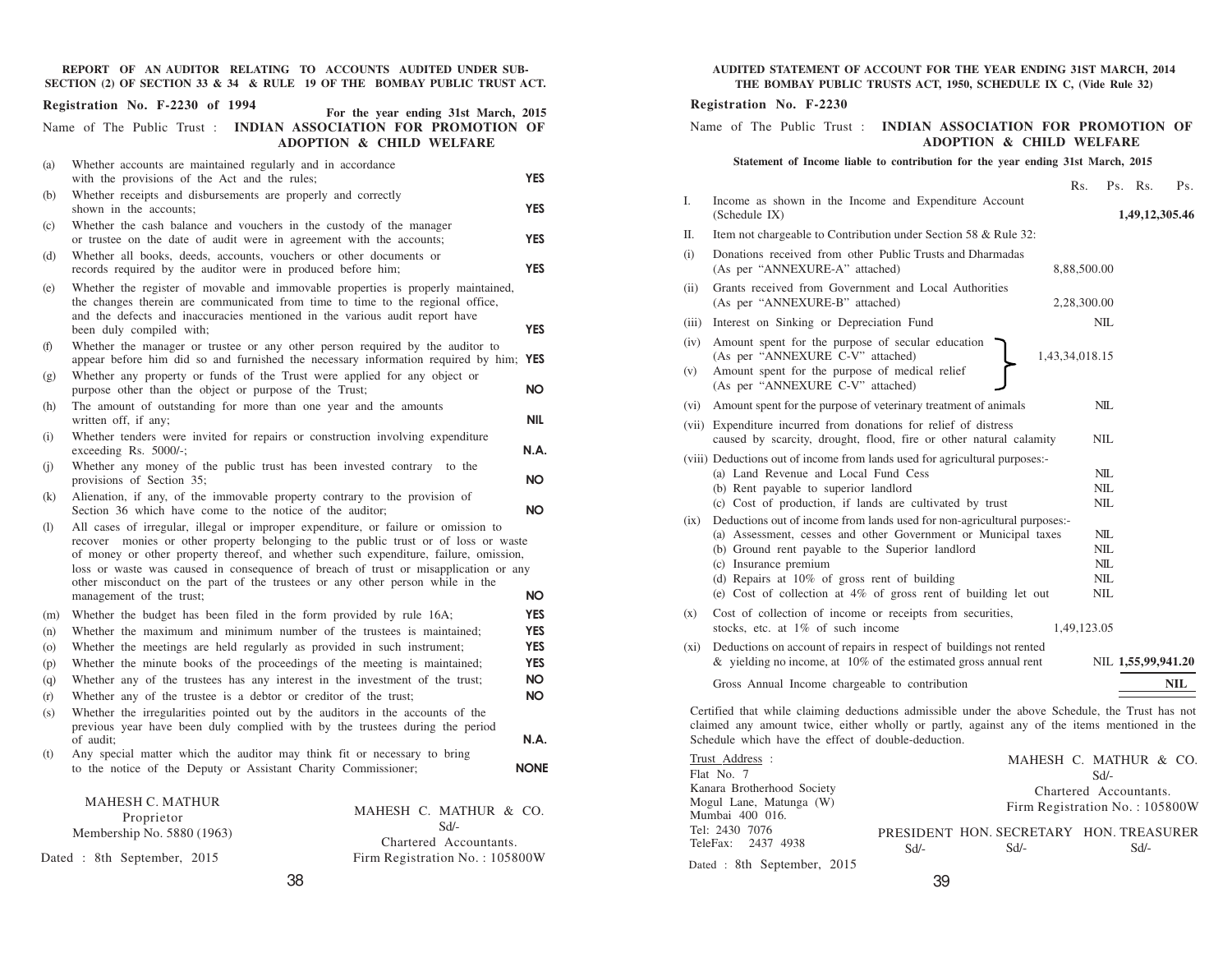|                                |                                                            | THE BOMBAY PUBLIC<br>Name of The Public Trust | <b>SCHEDULE</b><br>(Vide Rule<br><b>BALANCE SHEET</b> | VIII<br>17(1)<br>as at 31st March, 2015 | TRUSTS ACT, 1950<br>INDIANASSOCIATION FOR PROMOTION OF ADOPTION & CHILD WELFARE |           |                  | Registration No. F 2230 |
|--------------------------------|------------------------------------------------------------|-----------------------------------------------|-------------------------------------------------------|-----------------------------------------|---------------------------------------------------------------------------------|-----------|------------------|-------------------------|
| <b>Last Year</b><br>Ps.<br>Rs. | <b>FUNDS &amp; LIABILITIES</b>                             | This Year<br>Rs.<br>Ps.                       | Rs.<br>Ps.                                            | Last Year<br>Ps.<br>Rs.                 | PROPERTY & ASSETS                                                               | Rs.       | This Year<br>Ps. | Rs. Ps.                 |
|                                | TRUSTS FUNDS OR CORPUS :                                   |                                               |                                                       |                                         | <b>IMMOVABLE PROPERTIES:</b>                                                    |           |                  |                         |
|                                | 95,52,899.05 Balance as per last Balance Sheet             | 96,57,899.05                                  |                                                       | 95,676.64                               | Balance as per last Balance Sheet                                               | 86,108.98 |                  |                         |
|                                | Adjustments during the year<br>(give details)              |                                               |                                                       | 9,567.66                                | Less: Depreciation for the year $@$ 10%                                         | 8610.90   |                  | 77,498.08               |
|                                | Donation received during the year                          |                                               |                                                       | 86,108.98                               |                                                                                 |           |                  |                         |
|                                | towards :                                                  |                                               |                                                       |                                         | <b>INVESTMENTS:</b>                                                             |           |                  |                         |
|                                | 1,00,000.00 Corpus Funds                                   |                                               |                                                       |                                         | 1,11,40,292.90 (As per Annexure II)                                             |           |                  | 1,05,48,782.90          |
|                                | 5,000.00 Life Membership Fees                              | 60,000                                        |                                                       |                                         | Note: The market value of the above<br>Investments is not known $-$ not quoted  |           |                  |                         |
|                                | - Patron Membership Fee                                    |                                               |                                                       |                                         | <b>FURNITURE &amp; FIXTURES:</b>                                                |           |                  |                         |
|                                | - Transferred from Income & Expenditure                    |                                               | 27,269.60 97,45,168.65                                | 47,227.00                               | Balance as per last Balance Sheet                                               | 42,504.30 |                  |                         |
| 96,57,899.05                   |                                                            |                                               |                                                       |                                         | Additions during the year                                                       | 0.00      |                  |                         |
|                                | <b>OTHER EARMARKED FUNDS:</b>                              |                                               |                                                       | 47,227.00                               |                                                                                 | 42,504.30 |                  |                         |
|                                | 2,65,750.00 Earmarked Donations                            | 2,65,750.00                                   |                                                       | 4,722.70                                | Less: Depreciation upto date @ 10%                                              | 4,250.43  |                  | 38,253.87               |
|                                | in the nature of Corpus                                    |                                               |                                                       | 42,504.30                               |                                                                                 |           |                  |                         |
|                                | Grant from Women & Child Development                       |                                               |                                                       |                                         | <b>OFFICE EQUIPMENT (TOTAL):</b>                                                |           |                  |                         |
|                                | for Bal Sangopan Yojna to the extent<br>5,379.00 not spent |                                               |                                                       | 27,076.47                               | Balance as per last Balance Sheet                                               | 19,459.32 |                  |                         |
|                                | Earmarked Donations                                        |                                               |                                                       | 3,000.00                                | Additions during the year                                                       | 925.00    |                  |                         |
|                                | to the extent not spent                                    |                                               |                                                       | 30,076.47                               |                                                                                 | 20,384.33 |                  |                         |
|                                | 84,92,761.72 (As per Annexure-I)                           | 82,61,179.47 85,26,929.47                     |                                                       | 7,400.00                                | Less: Sale during the year                                                      |           |                  |                         |
| 87,63,890.72                   |                                                            |                                               |                                                       |                                         | Less: Depreciation upto date                                                    |           |                  |                         |
|                                |                                                            |                                               |                                                       | 54.24                                   | Computers @ 60%                                                                 | 21.70     |                  |                         |
|                                | <b>CURRENT LIABILITIES:</b>                                |                                               |                                                       | 3,162.91                                | Others @ 15%                                                                    | 3,010.99  |                  | 17,351.64               |
|                                | 365.00 Professional Tax Payable<br>TDS payable             | 3,525.00<br>1,140.00                          | 4,665,00                                              | 19,459.32                               |                                                                                 |           |                  |                         |
|                                |                                                            | contd                                         |                                                       |                                         |                                                                                 | contd     |                  |                         |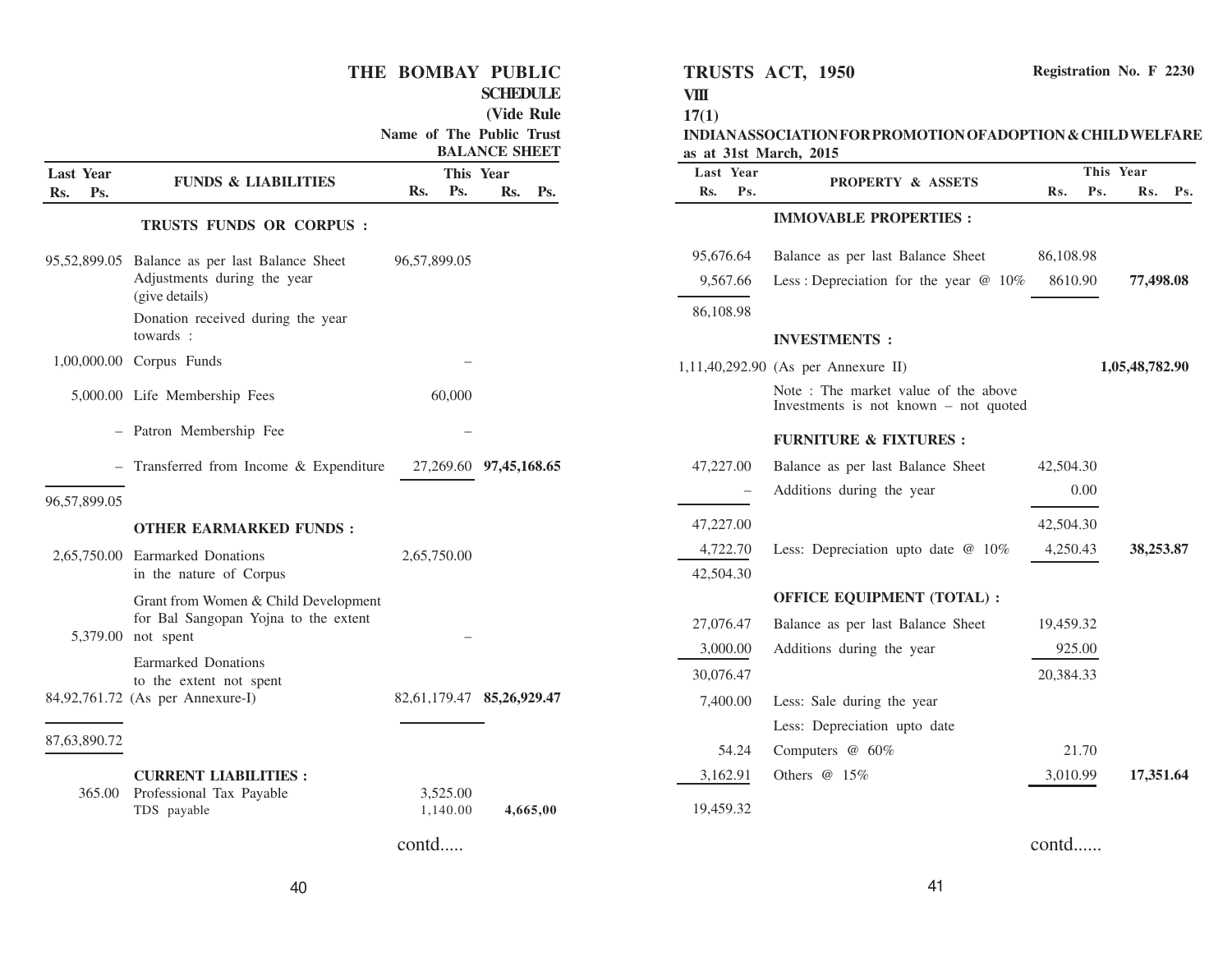#### **THE BOMBAY PUBLIC**

**SCHEDULE**

**(Vide Rule**

**Name of The Public Trust**

|                  |  |                                                         |                   |             | <b>BALANCE SHEET</b> |     |  |  |  |
|------------------|--|---------------------------------------------------------|-------------------|-------------|----------------------|-----|--|--|--|
| <b>Last Year</b> |  | <b>FUNDS &amp; LIABILITIES</b>                          |                   | This Year   |                      |     |  |  |  |
| Ps.<br>Rs.       |  |                                                         | Rs.               | Ps.         | Rs.                  | Ps. |  |  |  |
|                  |  | <b>INCOME &amp; EXPENDITURE ACCOUNT</b>                 |                   |             |                      |     |  |  |  |
| (4,81,863.63)    |  | Balance as per last Balance Sheet                       | (17,08,702.44)    |             |                      |     |  |  |  |
|                  |  | Add: Surplus per Income &<br>Expenditure Account        |                   | 1,54,527.70 |                      |     |  |  |  |
| 12, 26, 838. 81  |  | Less: Deficit as per Income $\&$<br>Expenditure Account |                   | 0.00        |                      |     |  |  |  |
| (17,08,702.44)   |  | Balance as per contra                                   | (15, 54, 174, 74) |             |                      |     |  |  |  |

**1,84,22,154.77 1,82,76,763.12**

Regrouping of Head of Accounts is done wherever necessary.

Dated : 8th September, 2015

As per Report of even date.

For **MAHESH C. MATHUR & CO.** Chartered Accountants Firm Registration No. : 105800W

> Sd/- (Mahesh C. Mathur) Proprietor Membership No. 5880 (1963)

**TRUSTS ACT, 1950**

#### **17(1)**

**VIII**

**INDIAN ASSOCIATION FOR PROMOTION OFADOPTION & CHILD WELFARE as at 31st March, 2015**

| <b>Last Year</b> | <b>PROPERTY &amp; ASSETS</b>                     | This Year   |     |                |     |
|------------------|--------------------------------------------------|-------------|-----|----------------|-----|
| Rs.<br>Ps.       |                                                  | Rs.         | Ps. | Rs.            | Ps. |
|                  | <b>ADVANCES</b>                                  |             |     |                |     |
|                  | Professional Tax Excess paid                     |             |     |                |     |
| 37,000.00        | Advances to Employees                            | 19,000.00   |     |                |     |
| 22,000.00        | Advances to Foster Parents                       | 15,000.00   |     |                |     |
| 18,000.00        | Telephone Deposits                               | 18,000.00   |     |                |     |
| 3,15,630.84      | Tax deducted at source                           | 3,87,867.84 |     |                |     |
| 3,92,630.84      |                                                  |             |     | 4,39,867.84    |     |
|                  | <b>CASH AND BANK BALANCES</b>                    |             |     |                |     |
| 39,17,501.09     | (a) In Savings Accounts<br>(As per Annexure III) |             |     | 46,74,150.31   |     |
| 1,17,895.90      | (b) Cash in hand<br>(As per Annexure III)        |             |     | 1,14,587.72    |     |
|                  | <b>SHORT TERM DEPOSITS</b>                       |             |     |                |     |
| 3,70,993.00      | <b>IDBI</b> Bank (Saving)<br>$\ddot{1}$          |             |     | 2,42,093.33    |     |
| 6,26,066.00      | ii)<br><b>IDBI</b> Bank (FCRA)                   |             |     | 5,70,002.69    |     |
| 9,97,059.00      |                                                  |             |     |                |     |
|                  | <b>INCOME &amp; EXPENDITURE ACCOUNT</b>          |             |     |                |     |
| 17,08,702,44     | Balance as per contra                            |             |     | 15,54,174.74   |     |
| 1,84,22,154.77   |                                                  |             |     | 1,82,76,763.12 |     |

The above Balance Sheet to the best of our belief contains a true account of the Funds & Liabilities and of the Property & Assets of the Trust.

**Income Outstanding Rs. 5,15,343.45 As per Annexure X**

|  | PRESIDENT SD/- HON SECRETARY SD/- |  |
|--|-----------------------------------|--|
|  | HON. TREASURER SD/-               |  |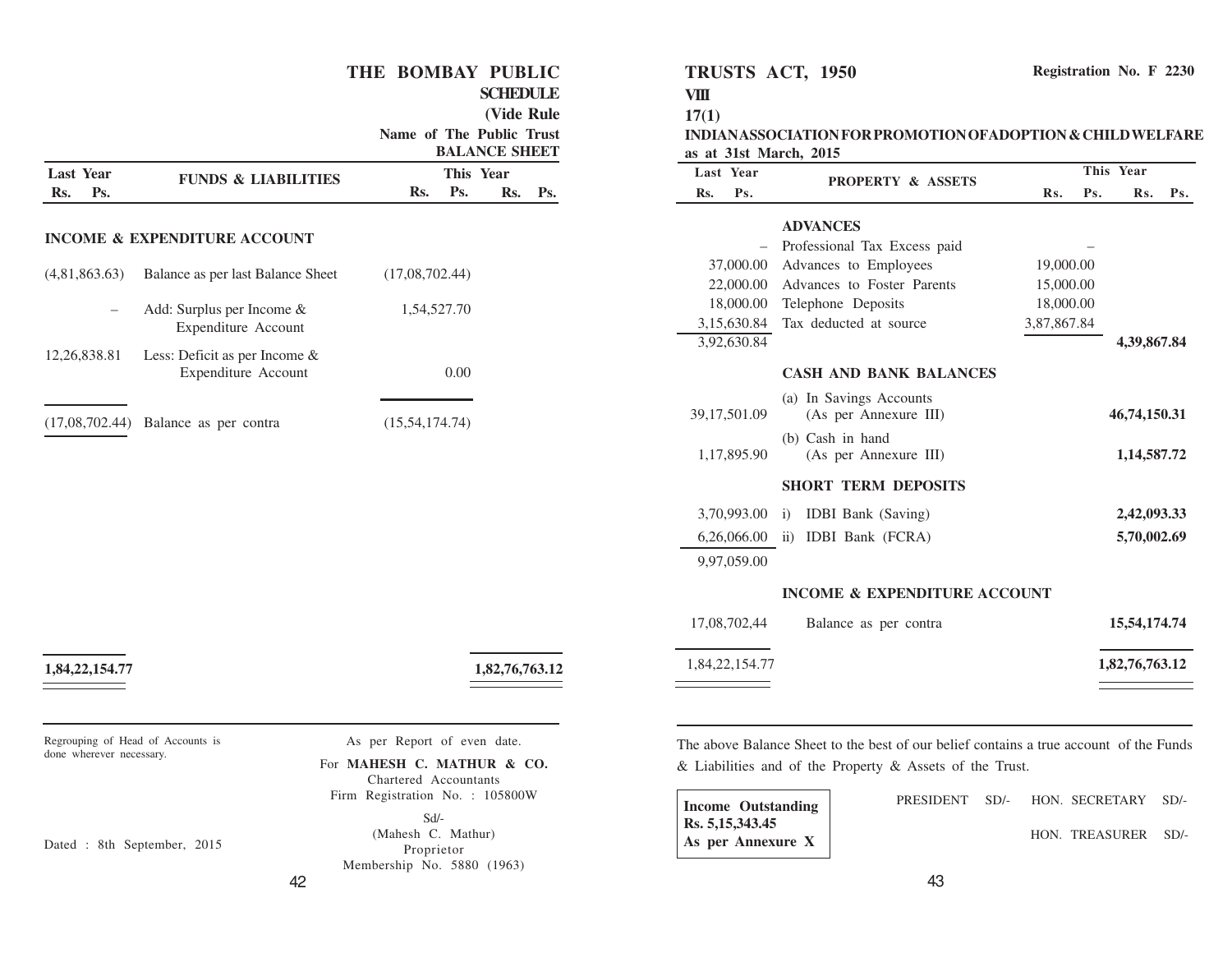#### **THE BOMBAY PUBLIC SCHEDULE (Vide Rule Name of The Public Trust Income & Expenditure Account Rs. Ps. EXPENDITURE Rs. Ps. Rs. Ps. Last Y This Year ear** 1. **ESTABLISHMENT EXPENSES** 11,69,595.50 (As per Annexure IV) **3,80,441.00** 2. **DEPRECIATION** 4,722.70 Furniture @ 10% p.a. 4,250.43 9,567.66 Office Premises @ 10% p.a. 8,610.90 Office Equipment : 54.24 Computer System @ 60% 21.70 3,162.91 Others @ 15% 3,010.99 **15,894.01** 17,507.51 3. **EXPENDITURE ON OBJECTS OF THE TRUST** 4,60,200.00 Bal Sangopan Yojna Expenses **4,89,950.00** 1,12,69,920.89 Educational & Health (As per Annexure V) **1,38,44,068.15** 415.00 4. **INTEREST PAID ON TDS 155.00** – 5. **TDS ON PAYMENT OF PROFESSIONAL FEES 0.00** – 6. **TRANSFERRED TO CORPUS FUND** 27,269.60 – 7. **SURPLUS CARRIED OVER** – **TO BALANCE SHEET** 1,54,527.70 **1,81,797.30 NOTES TO THE ACCOUNT** : (ANNEXURE VIII) 1,29,17,638.90 **1,49,12,305.46** Regrouping of Head of Accounts done wherever necessary. As per Report of even date For **MAHESH C. MATHUR & CO.** Chartered Accountants Firm Registration No. : 105800W

#### **TRUSTS ACT, 1950**

**IX**

**17(1))**

**INDIAN ASSOCIATION FOR PROMOTION OFADOPTION & CHILD WELFARE as at 31st March, 2015**

| <b>Last Year</b><br>Rs. Ps. | <b>INCOME</b>                                                                          | Rs.            | This Year<br>Ps. | Rs.             | Ps. |
|-----------------------------|----------------------------------------------------------------------------------------|----------------|------------------|-----------------|-----|
| 11,93,991.00                | 1. INTEREST (REALISED)                                                                 |                |                  | 11,19,060.00    |     |
| 2,462.87                    | 2. DIVIDEND / INCOMES<br>Unit Trust of India<br>& Mutual Funds<br>(As per Annexure IX) |                |                  | 2,767.96        |     |
| 4,95,221.00                 | 3. GRANT FROM DISTRICT WOMEN<br>& CHILD DEVELOPMENT FOR<br><b>BAL SANGOPAN YOJNA</b>   |                |                  | 2,33,679.00     |     |
| 78,98,546.51                | 4. DONATIONS IN CASH OR KIND<br>(As per Annexure VI)                                   |                |                  | 93, 21, 229. 18 |     |
| 21,00,578.71                | 5. INCOME FROM OTHER SOURCES<br>(As per Annexure VII)                                  |                |                  | 42, 35, 204. 32 |     |
|                             | <b>6. PROFESSION TAX W/OFF</b>                                                         |                |                  |                 | 365 |
| 12,26,838.81                | 7. DEFICIT CARRIED OVER TO<br><b>BALANCE SHEET</b>                                     |                |                  |                 |     |
| 1,29,17,638.90              |                                                                                        |                | 1,49,12,305.46   |                 |     |
| PRESIDENT                   | $SD/-$                                                                                 | HON. SECRETARY |                  | $SD/-$          |     |
| HON. TREASURER              | $SD/-$                                                                                 |                |                  |                 |     |

Dated : 8th September, 2015

Membership No. 5880 (1963)

Sd/- (Mahesh C. Mathur) Proprietor

44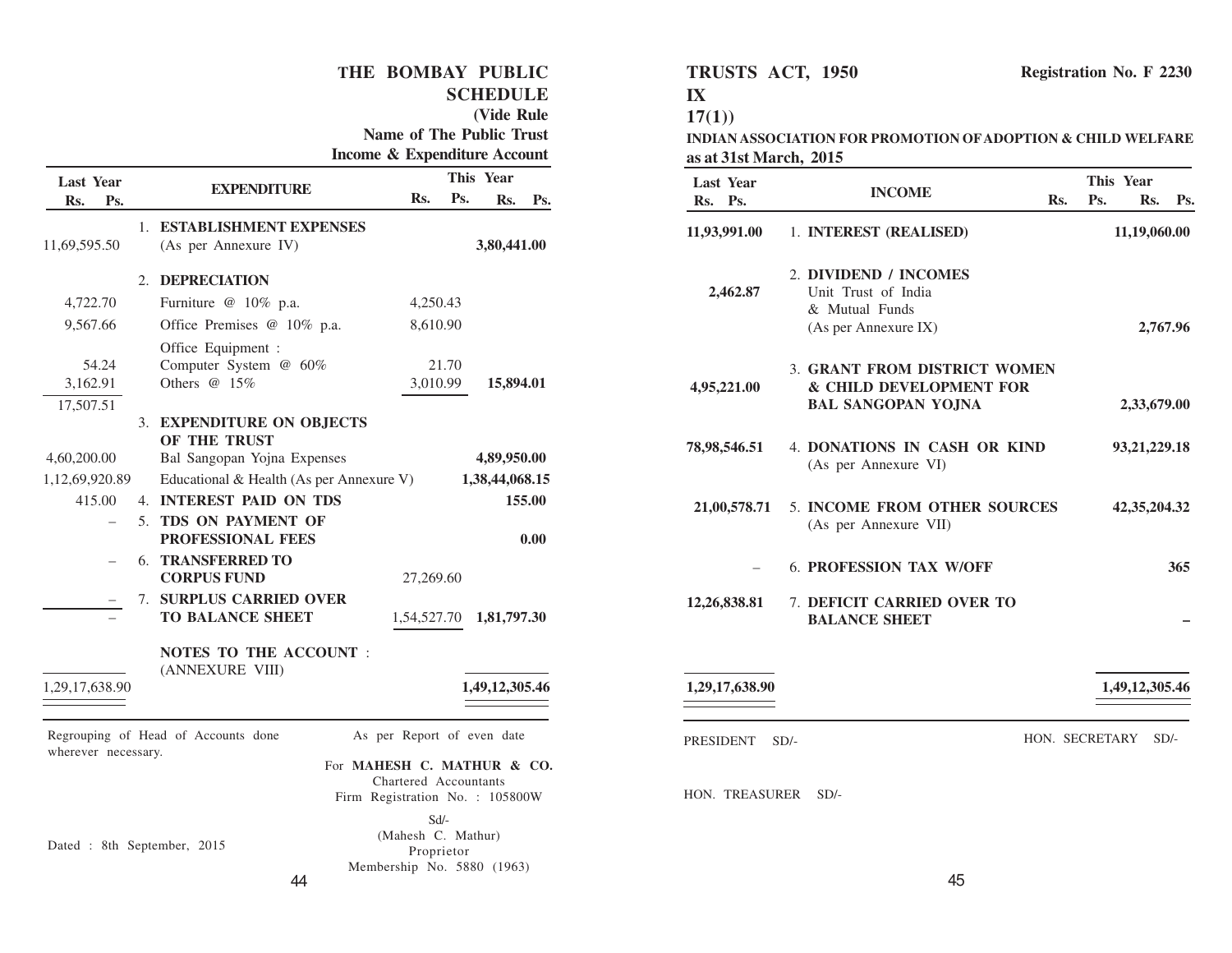## **EXECUTIVE COMMITTEE MEMBERS**

#### **NAME DESIGNATION**

| Mrs. Kaumudi Telang     | President      |  |
|-------------------------|----------------|--|
| Mrs. Najma Goriawalla   | Past President |  |
| Mrs. Dolon Ghosh        | Vice President |  |
| Mrs. Hansa Apparao      | Hon. Secretary |  |
| Ms. Ashraf Macchiwalla  | Hon. Treasurer |  |
| Dr. (Mrs.) Nilima Mehta | Member         |  |
| Mrs. Veera Rao          | Member         |  |
| Mrs. Anjali Gokarn      | Member         |  |
| Mr. S. Vaidyanathan     | Member         |  |
| Ms. Vidya Apte          | Member         |  |

#### <sup>a</sup> <sup>a</sup> <sup>a</sup> <sup>a</sup> <sup>a</sup> <sup>a</sup> <sup>a</sup> <sup>a</sup> <sup>a</sup> <sup>a</sup> <sup>a</sup> <sup>a</sup> <sup>a</sup> <sup>a</sup> <sup>a</sup> <sup>a</sup> <sup>a</sup> <sup>a</sup> <sup>a</sup> <sup>a</sup> <sup>a</sup> <sup>a</sup> <sup>a</sup> <sup>a</sup> <sup>a</sup> <sup>a</sup> <sup>a</sup> <sup>a</sup> <sup>a</sup> <sup>a</sup> <sup>a</sup> <sup>a</sup> <sup>a</sup> <sup>a</sup> <sup>a</sup> <sup>a</sup> <sup>a</sup> <sup>a</sup> <sup>a</sup>

**Note** : Executive Committee Members do not receive any remuneration. None of the Board Members are related to each other. Number of meetings held : Executive Committee – 4 General Body  $-1$ Minutes documented and circulated.

<sup>a</sup> <sup>a</sup> <sup>a</sup> <sup>a</sup> <sup>a</sup> <sup>a</sup> <sup>a</sup> <sup>a</sup> <sup>a</sup> <sup>a</sup> <sup>a</sup> <sup>a</sup> <sup>a</sup> <sup>a</sup> <sup>a</sup> <sup>a</sup> <sup>a</sup> <sup>a</sup> <sup>a</sup> <sup>a</sup> <sup>a</sup> <sup>a</sup> <sup>a</sup> <sup>a</sup> <sup>a</sup> <sup>a</sup> <sup>a</sup> <sup>a</sup> <sup>a</sup> <sup>a</sup> <sup>a</sup> <sup>a</sup> <sup>a</sup> <sup>a</sup> <sup>a</sup> <sup>a</sup> <sup>a</sup> <sup>a</sup> <sup>a</sup>

**VISITING HONORARIES \*** :

| Dr. Prashant Shah      | Psychiatrist           |
|------------------------|------------------------|
| Dr. (Ms.) Hutoshi Bana | Occupational Therapist |
| Ms. Nanda Purohit      | Psychologist           |
| Ms. Shakti Poddar      | Counseller             |
| (*Honorarium paid)     |                        |

## **IAPA TEAM** :

| Ms. Lakshmi Swaminathan | Sr. Project Officer                    |
|-------------------------|----------------------------------------|
| Ms. Savita Nagpurkar    | Adoption-In-Charge                     |
| Ms. Laxmi Nair          | Sr. Project Officer                    |
| Ms. Meherangiz Baria    | Sr. Project Officer                    |
| Ms. Megha Chitanand     | Project Officer                        |
| Ms. Shilpa Rane         | Project Officer                        |
| Ms. Rupali Suralkar     | Project Officer                        |
| Ms. Nilima Zanjad       | Project Officer                        |
| Ms. Ashwini Yadav       | Project Officer                        |
| Ms. Bharati Kedar       | Project Officer                        |
| Ms. Anita Chiplunkar    | Social Worker                          |
| Mr. Anand Ishware       | Social Worker (Resigned August 2014)   |
| Ms. Kanchan Sonawane    | Social Worker (Resigned December 2014) |
| Ms. Yasmin Khan         | Accountant                             |
| Ms. Yogita Lavekar      | Account Assistant                      |
| Ms. Karuna Sawant       | Account Assistant                      |
| Ms. Dulcine Irani       | Office Administrator                   |
| Ms. Vasudha Padwal      | Office Administrator                   |
| Mr. Sunil Talegaonkar   | Sr. Office Assistant                   |
| Mr. Sudhir Navghare     | Office Assistant                       |
| Mr. Vishal Ambrale      | Office Assistant                       |
| Mr. Sandesh Lokhande    | Office Assistant                       |